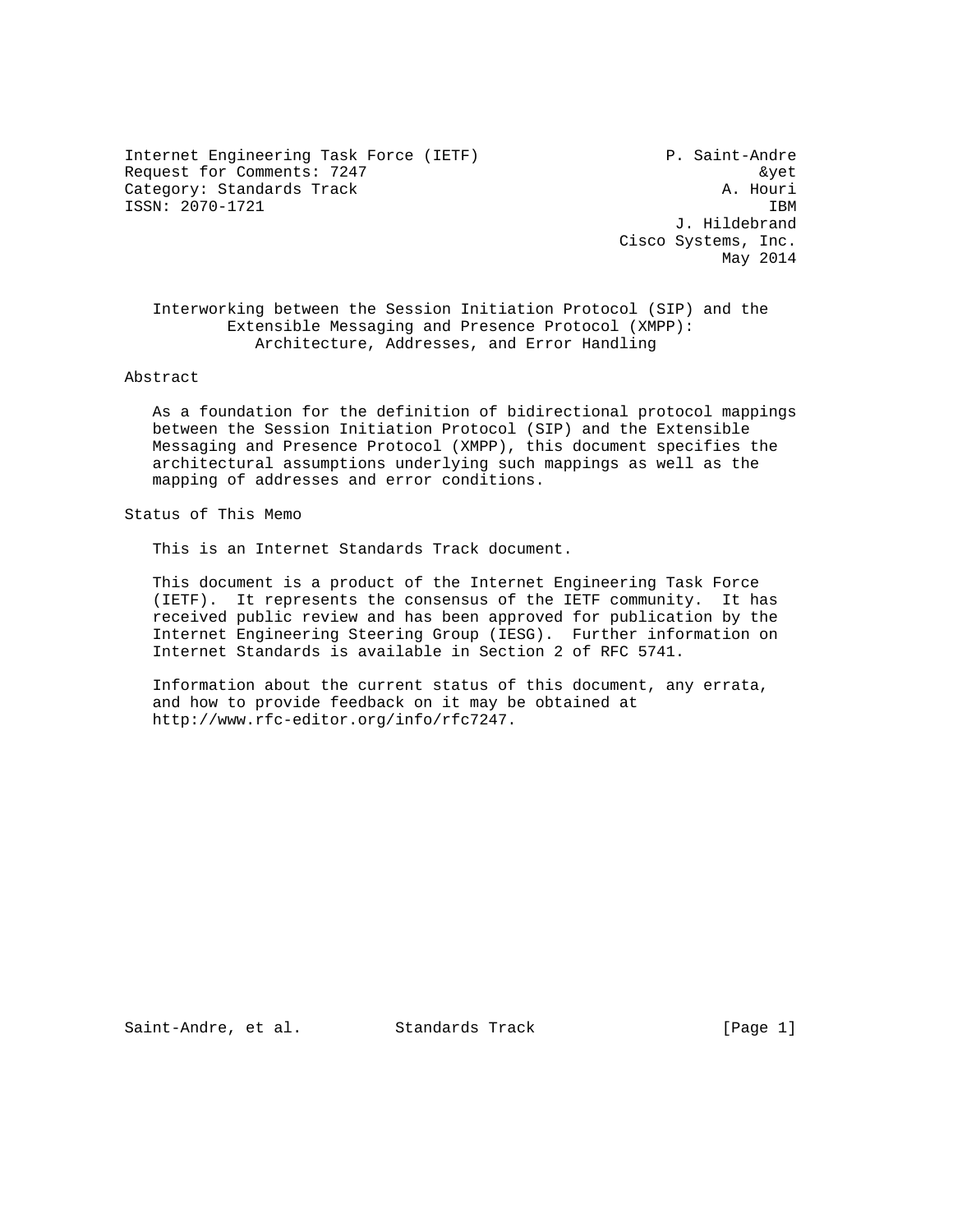## Copyright Notice

 Copyright (c) 2014 IETF Trust and the persons identified as the document authors. All rights reserved.

 This document is subject to BCP 78 and the IETF Trust's Legal Provisions Relating to IETF Documents (http://trustee.ietf.org/license-info) in effect on the date of publication of this document. Please review these documents carefully, as they describe your rights and restrictions with respect to this document. Code Components extracted from this document must include Simplified BSD License text as described in Section 4.e of the Trust Legal Provisions and are provided without warranty as described in the Simplified BSD License.

Table of Contents

|                  | Introduction      |
|------------------|-------------------|
| $2^{\circ}$      |                   |
| $\overline{3}$ . |                   |
| 4.               |                   |
| 5                |                   |
| б.               |                   |
|                  |                   |
|                  |                   |
|                  |                   |
|                  | 64<br>SIP to XMPP |
|                  |                   |
| $7^{\circ}$      |                   |
|                  |                   |
|                  |                   |
| 8 <sub>1</sub>   |                   |
| 9                |                   |
|                  |                   |
|                  |                   |
|                  |                   |

Saint-Andre, et al. Standards Track [Page 2]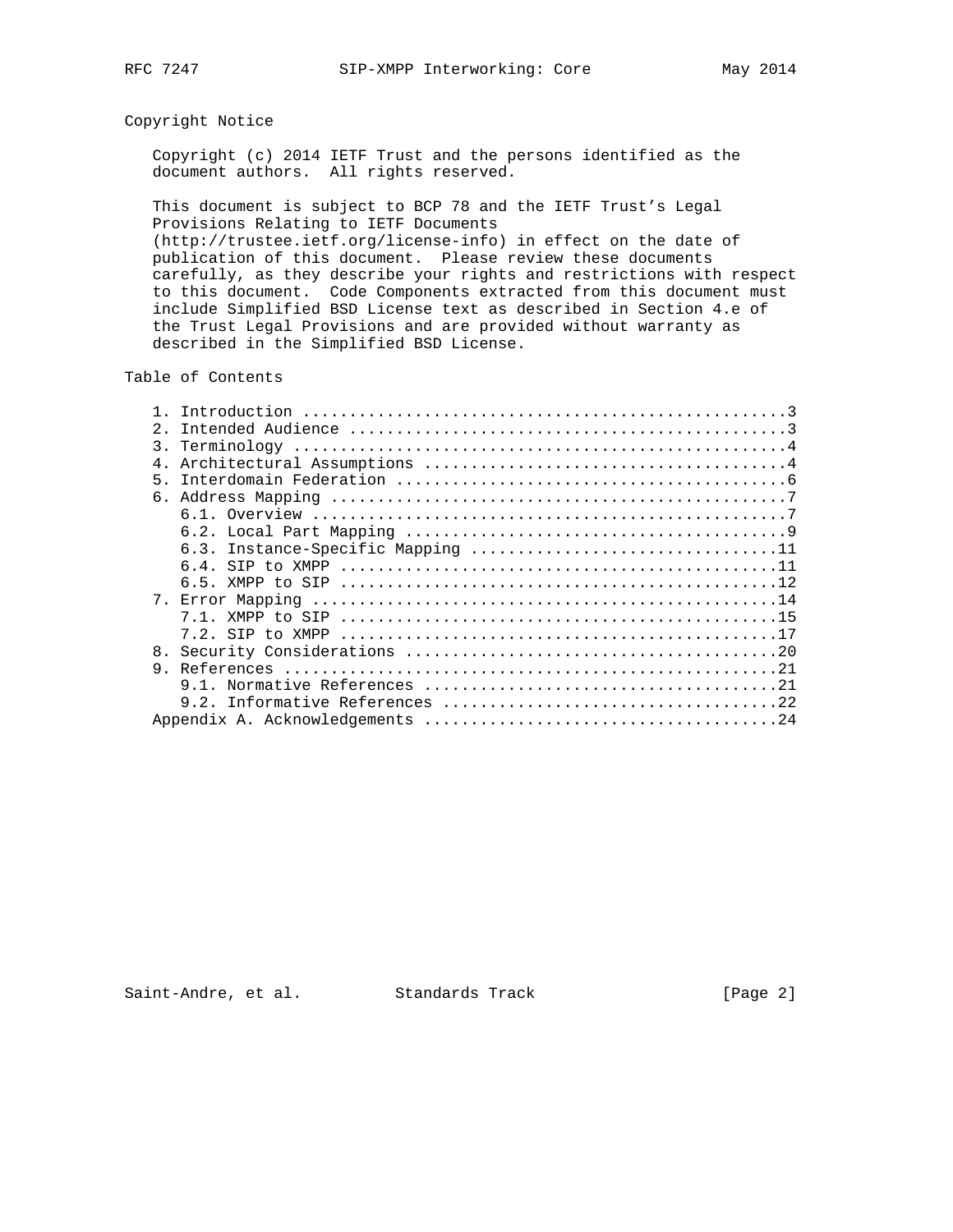## 1. Introduction

 The IETF has worked on two signaling technologies that can be used for multimedia session negotiation, instant messaging, presence, capabilities discovery, notifications, and other functions served by real-time communication applications:

- o The Session Initiation Protocol [RFC3261], along with various SIP extensions developed within the SIP for Instant Messaging and Presence Leveraging Extensions (SIMPLE) Working Group.
- o The Extensible Messaging and Presence Protocol [RFC6120], along with various XMPP extensions developed by the IETF as well as by the XMPP Standards Foundation (XSF).

 Because these technologies are widely deployed, it is important to clearly define mappings between them for the sake of interworking. This document provides the basis for a series of SIP-XMPP interworking specifications by defining architectural assumptions, address translation methods, and error condition mappings. Other documents in this series define mappings for presence, messaging, and media sessions.

 The guidelines in this series are based on implementation and deployment experience, and they describe techniques that have worked well in the field with existing systems. In practice, interworking has been achieved through direct protocol mappings, not through mapping to an abstract model as described in, for example, [RFC3859] and [RFC3860]. Therefore, this series describes the direct mapping approach in enough detail for developers of new implementations to achieve practical interworking between SIP systems and XMPP systems.

2. Intended Audience

 The documents in this series are intended for use by software developers who have an existing system based on one of these technologies (e.g., SIP) and would like to enable communication from that existing system to systems based on the other technology (e.g., XMPP). With regard to this document, we assume that readers are familiar with the core specifications for both SIP and XMPP; with regard to the other documents in this series, we assume that readers are familiar with this document as well as with the relevant SIP and XMPP extensions.

Saint-Andre, et al. Standards Track [Page 3]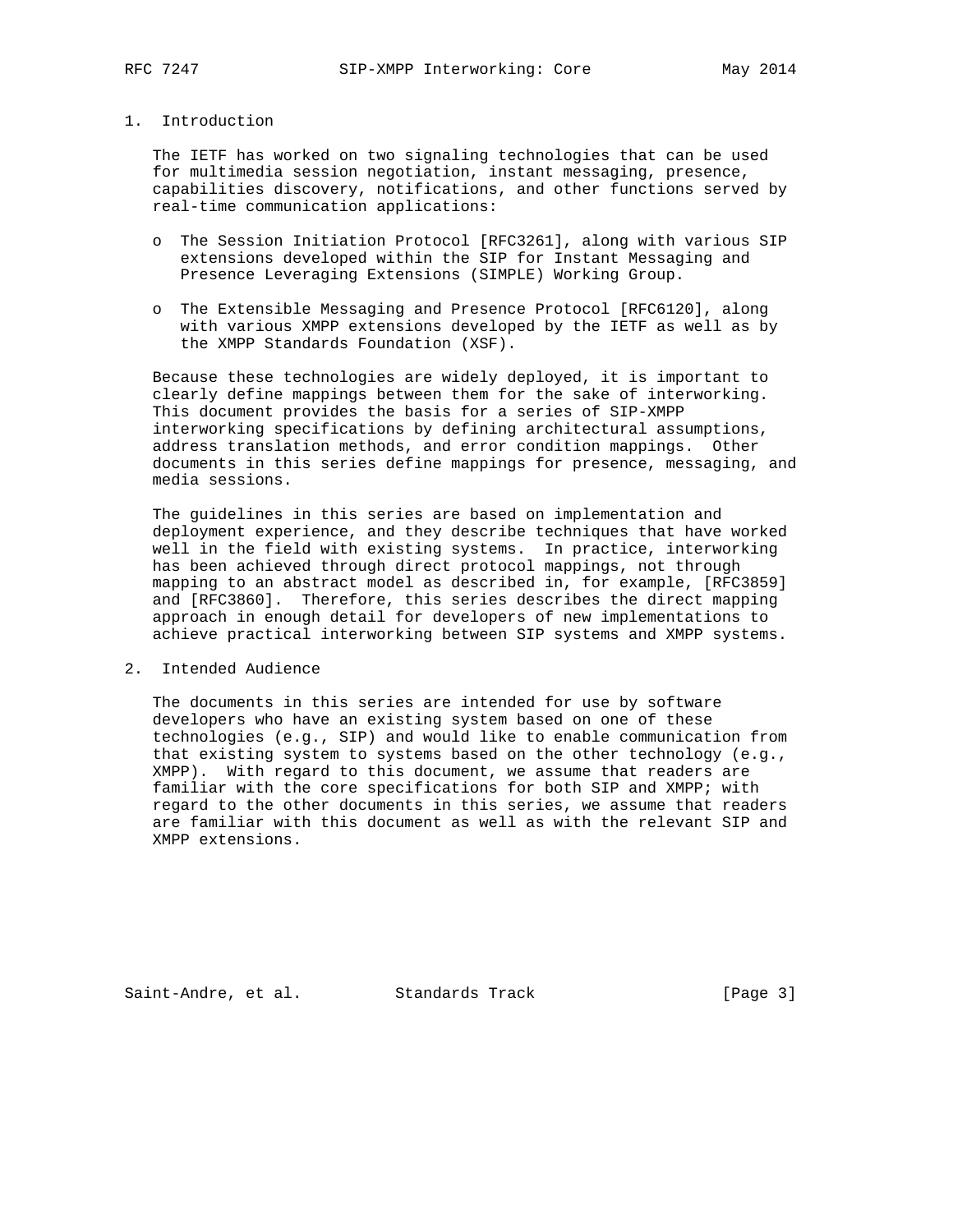#### 3. Terminology

A number of terms used here are explained in [RFC3261] and [RFC6120].

 Several examples use the "XML Notation" from the Internationalized Resource Identifier (IRI) specification [RFC3987] to represent Unicode characters outside the ASCII range (e.g., the string "ue" stands for the Unicode character [UNICODE] LATIN SMALL LETTER U WITH DIAERESIS, U+00FC).

 In architectural diagrams, SIP traffic is shown using arrows such as "\*\*\*>", whereas XMPP traffic is shown using arrows such as "...>".

 The key words "MUST", "MUST NOT", "REQUIRED", "SHALL", "SHALL NOT", "SHOULD", "SHOULD NOT", "RECOMMENDED", "NOT RECOMMENDED", "MAY", and "OPTIONAL" in this document are to be interpreted as described in [RFC2119].

#### 4. Architectural Assumptions

 Protocol translation between SIP and XMPP could occur in a number of different entities, depending on the architecture of real-time communication deployments. For example, protocol translation could occur within a multiprotocol server (which uses protocol-specific connection managers to initiate traffic to and accept traffic from clients or other servers natively using SIP/SIMPLE, XMPP, etc.), within a multiprotocol client (which enables a user to establish connections natively with various servers using SIP/SIMPLE, XMPP, etc.), or within a gateway that acts as a dedicated protocol translator (which takes one protocol as input and provides another protocol as output).

 This document assumes that the protocol translation will occur within a gateway, specifically:

- o When information needs to flow from an XMPP-based system to a SIP based system, protocol translation will occur within an "XMPP-to- SIP gateway" that translates XMPP syntax and semantics on behalf of an "XMPP server" (together, these two logical functions comprise an "XMPP service").
- o When information needs to flow from a SIP-based system to an XMPP based system, protocol translation will occur within a "SIP-to- XMPP gateway" that translates SIP syntax and semantics on behalf of a "SIP server" (together, these two logical functions comprise a "SIP service").

Saint-Andre, et al. Standards Track [Page 4]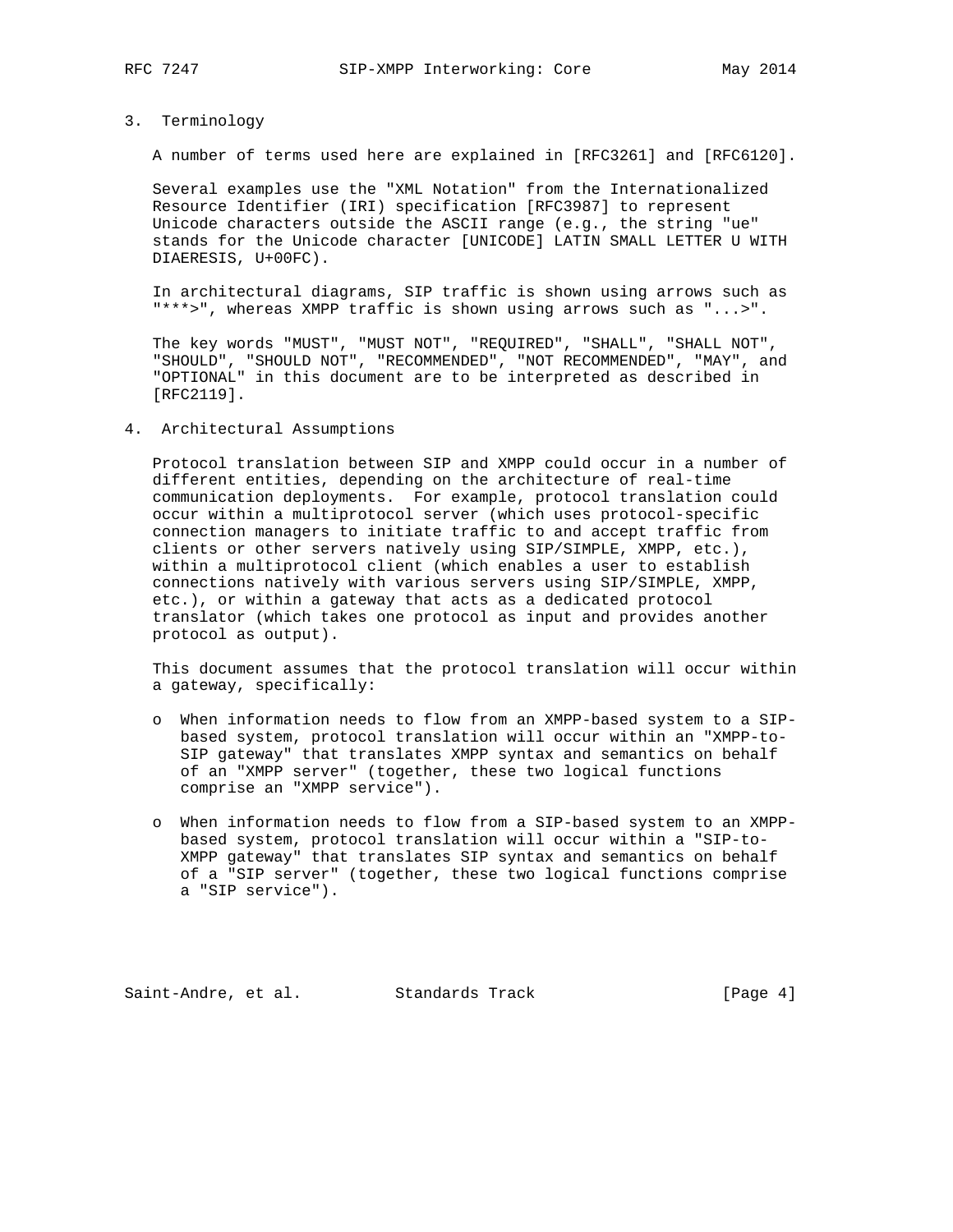Naturally, these logical functions could occur in one and the same actual entity; we differentiate between them mainly for explanatory purposes (although, in practice, such gateways are indeed fairly common).

 Note: This assumption is not meant to discourage protocol translation within multiprotocol clients or servers; instead, this assumption is followed mainly to clarify the discussion and examples so that the protocol translation principles can be more easily understood and can be applied by client and server implementors with appropriate modifications to the examples and terminology.

 This document assumes that a gateway will translate directly from one protocol to the other. For the sake of the examples, we further assume that protocol translation will occur within a gateway in the source domain, so that information generated by the user of an XMPP system will be translated by a gateway within the trust domain of that XMPP system, and information generated by the user of a SIP system will be translated by a gateway within the trust domain of that SIP system. However, nothing in this document ought to be taken as recommending against protocol translation at the destination domain.

 An architectural diagram for a possible gateway deployment is shown below, where the entities have the following significance and the "#" character is used to show the boundary of a trust domain:

- o romeo@example.net -- a SIP user.
- o example.net -- a SIP server with an associated gateway ("S2X GW") to XMPP.
- o juliet@example.com -- an XMPP user.
- o example.com -- an XMPP server with an associated gateway ("X2S GW") to SIP.

Saint-Andre, et al. Standards Track [Page 5]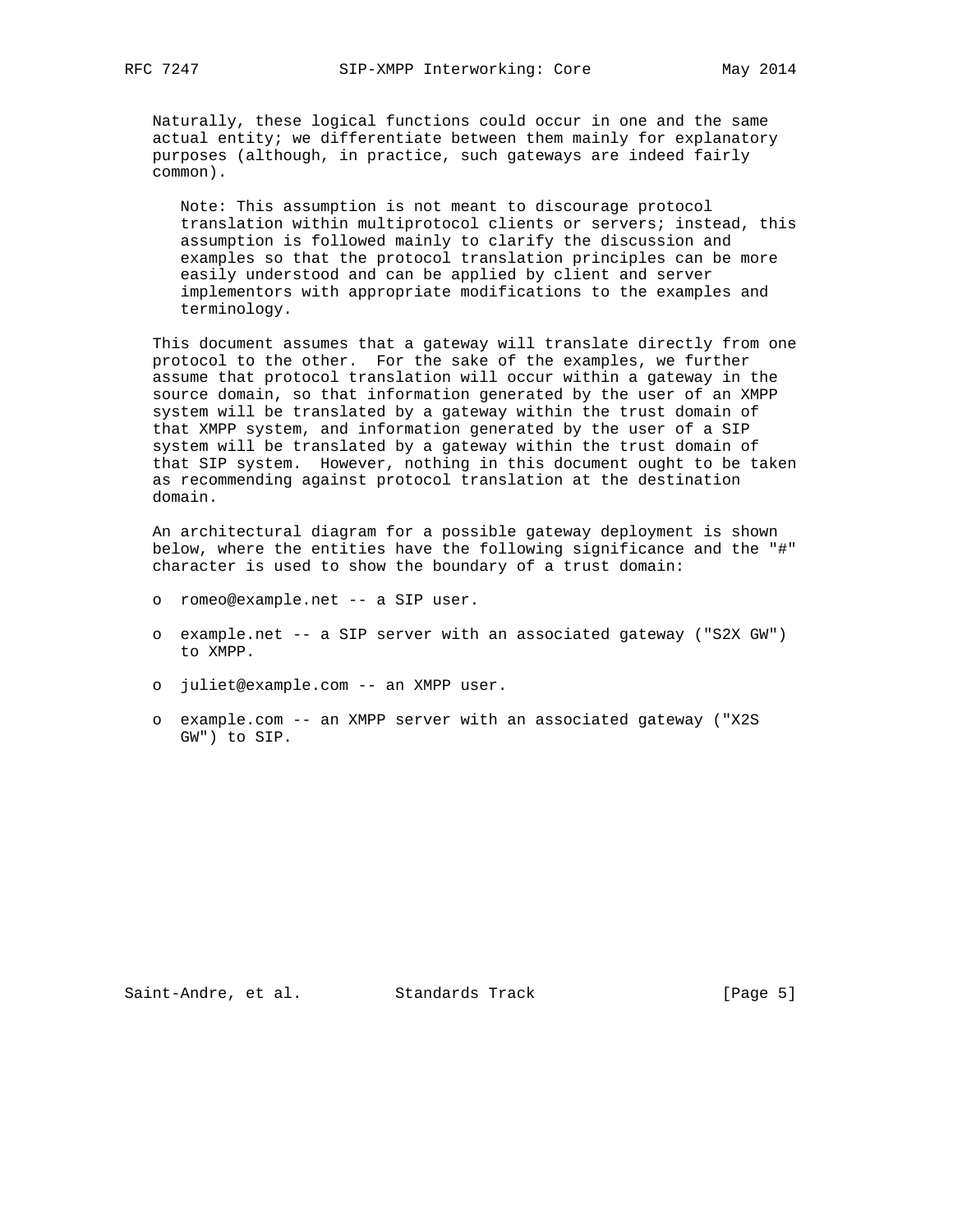######################################################### # # # +-----+ # # | S2X | # # +-------------+ GW |<...........>+-------------+ # # | SIP Server +-----+ | XMPP Server | # # | example.net | +-----+ example.com | # # +-------------+<\*\*\*\*\*\*\*\*\*\*\*>| X2S +-------------+ # # \* | GW | : # # \* +-----+ : #  $\qquad \qquad \, +$   $\qquad \qquad \, +$   $\qquad \qquad \, +$  # romeo@example.net juliet@example.com # # # ######################################################### Legend:

 $XMPP = ... or :$  $SIP = *$ 

Figure 1: Possible Gateway Deployment Architecture

 Note that bidirectional communication between the SIP server and the XMPP server can be established over either SIP or XMPP. If the XMPP user initiates the interaction, then the XMPP server would invoke its XMPP-to-SIP gateway; thus, the communication would occur over SIP. If the SIP user initiates the interaction, then the SIP server would invoke its SIP-to-XMPP gateway; thus, the communication would occur over XMPP.

5. Interdomain Federation

 The architectural assumptions underlying this document imply that communication between a SIP system and an XMPP system will take place using interdomain federation: the SIP server invokes its associated SIP-to-XMPP gateway, which communicates with the XMPP server using native XMPP server-to-server methods; similarly, the XMPP server invokes its associated XMPP-to-SIP gateway, which communicates with the SIP server using native SIP server-to-server methods.

 When an XMPP server receives an XMPP stanza whose 'to' address specifies or includes a domain other than the domain of the XMPP server, it needs to determine whether the destination domain communicates via XMPP or SIP. To do so, it performs one or more DNS SRV lookups [RFC2782] for "\_xmpp-server" records as specified in [RFC6120]. If the response returns a hostname, the XMPP server can attempt XMPP communication. If not, it can determine the appropriate location for SIP communication at the target domain using the procedures specified in [RFC3263].

Saint-Andre, et al. Standards Track (Page 6)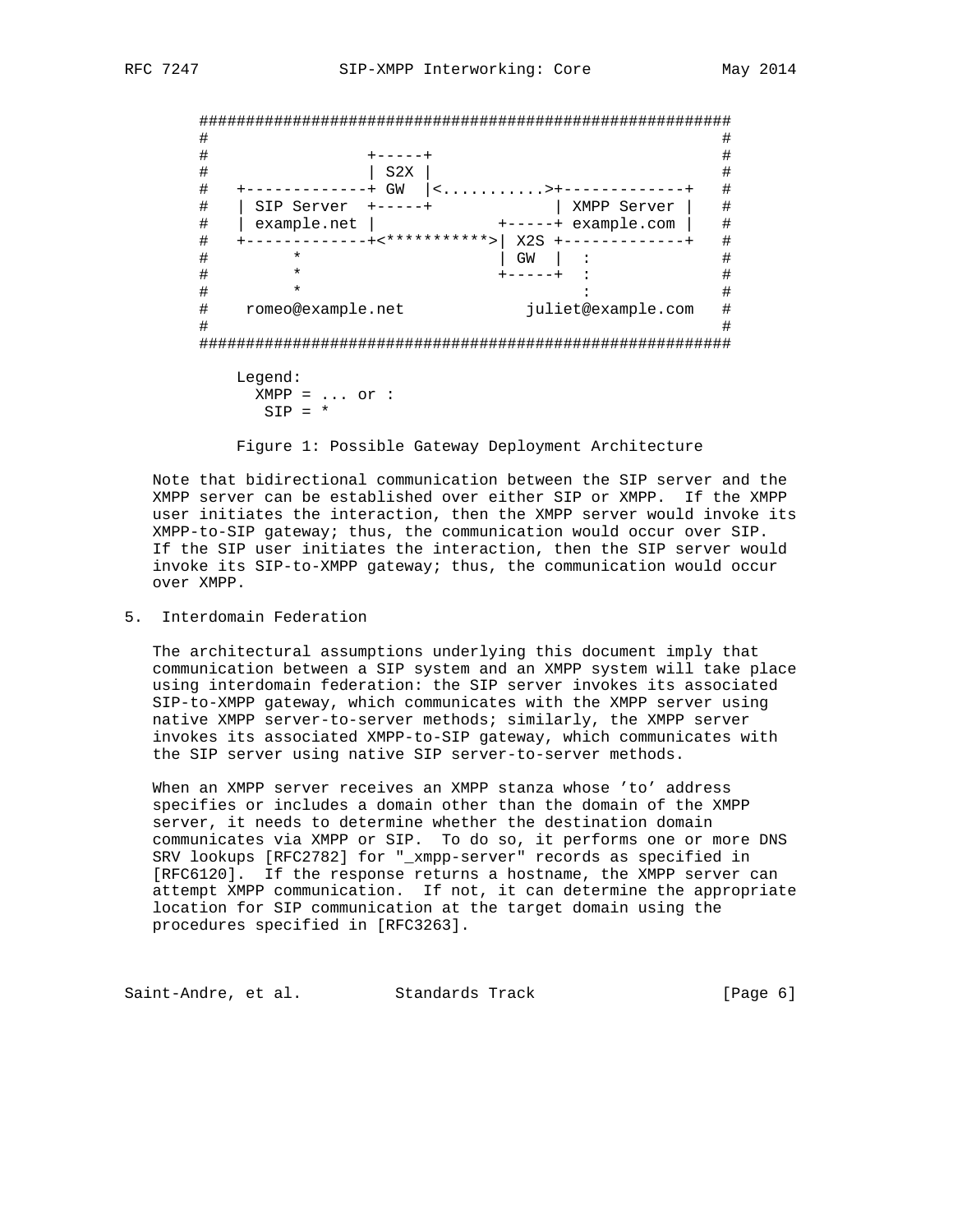Similarly, when a SIP server receives a SIP message whose Request-URI or To header specifies or includes a domain other than the domain of the SIP server, it needs to determine whether the destination domain communicates via SIP or XMPP. To do so, it uses the procedures specified in [RFC3263]. If that response returns a hostname, the SIP server can attempt SIP communication. If not, it can perform one or more DNS SRV lookups [RFC2782] for "\_xmpp-server" records as specified in [RFC6120].

 In both cases, the server in question might have previously determined that the foreign domain communicates via SIP or XMPP, in which case it would not need to perform the relevant DNS lookups. The caching of such information is a matter of implementation and local service policy and is therefore out of scope for this document.

 Existing SIP and XMPP server implementations do not typically include the ability to communicate using the other technology (XMPP for SIP implementations, SIP for XMPP implementations). One common architectural pattern is to associate a gateway with the core server implementation (e.g., in XMPP such a gateway might be called a "connection manager"). How exactly such a gateway interacts with the core server to complete tasks such as address lookups and communication with systems that use the other technology is a matter of implementation (e.g., the gateway might be an add-on module that is trusted by the core server to act as a fallback delivery mechanism if the remote domain does not support the server's native communication technology).

 Because [RFC6120] specifies a binding of XMPP to TCP, a gateway from SIP to XMPP will need to support TCP as the underlying transport protocol. By contrast, as specified in [RFC3261], either TCP or UDP can be used as the underlying transport for SIP messages, and a given SIP deployment might support only UDP; therefore, a gateway from XMPP to SIP might need to communicate with a SIP server using either TCP or UDP.

#### 6. Address Mapping

### 6.1. Overview

 The basic SIP address format is a 'sip' or 'sips' URI as specified in [RFC3261]. When a SIP entity supports extensions for instant messaging it might be identified by an 'im' URI as specified in the Common Profile for Instant Messaging [RFC3860] (see [RFC3428]), and when a SIP entity supports extensions for presence it might be

Saint-Andre, et al. Standards Track [Page 7]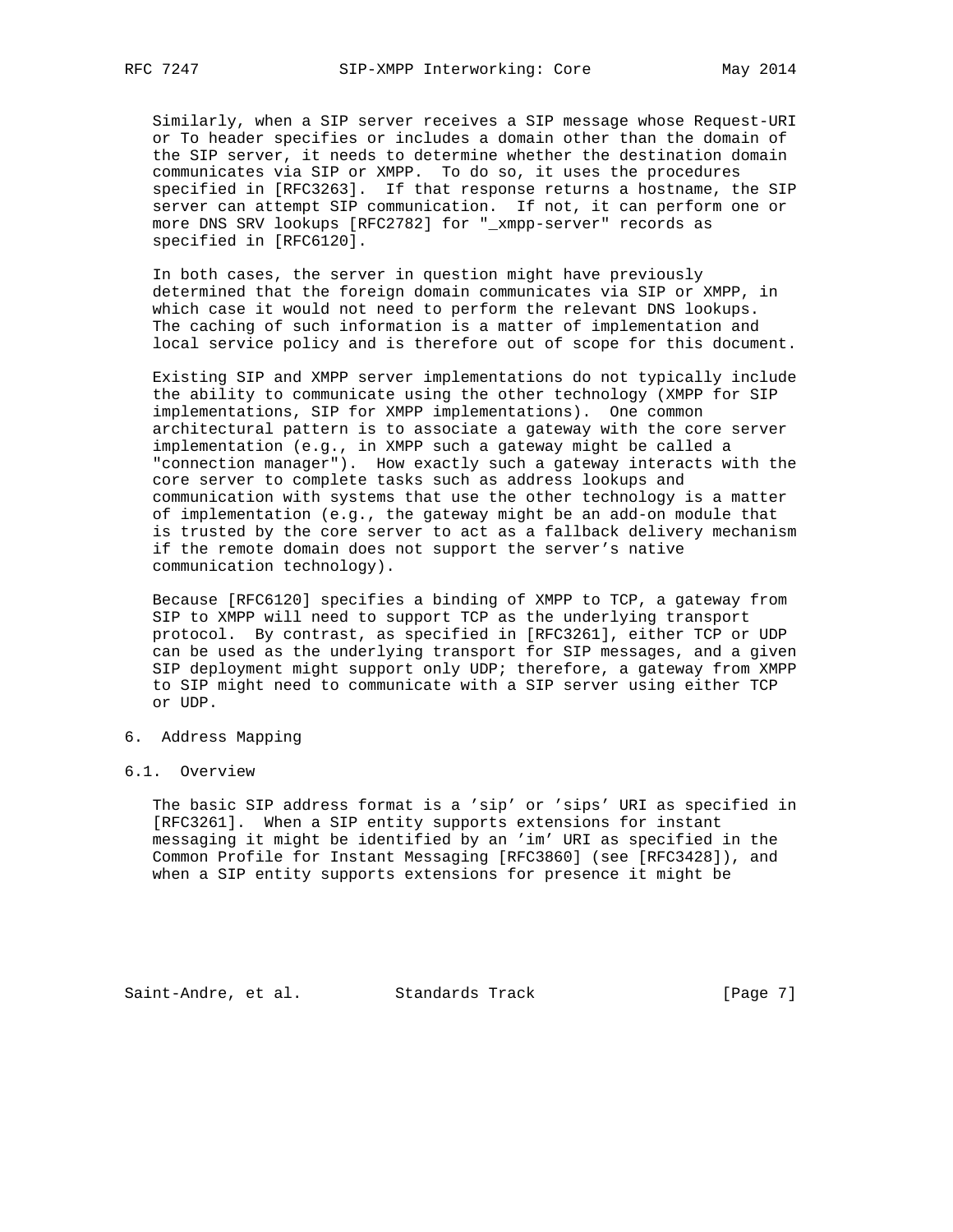identified by a 'pres' URI as specified in the Common Profile for Presence [RFC3859] (see [RFC3856]). SIP entities typically also support the 'tel' URI scheme [RFC3966] and might support other URI schemes as well.

 The XMPP address format is specified in [RFC6122] (although note that XMPP URIs [RFC5122] are not used natively on the XMPP network); in addition, [RFC6121] encourages instant messaging and presence applications of XMPP to also support 'im' and 'pres' URIs as specified in [RFC3860] and [RFC3859], respectively, although such support might simply involve leaving resolution of such addresses up to an XMPP server.

 In this document we primarily describe mappings for addresses of the form <user@domain>; however, we also provide guidelines for mapping the addresses of specific user agent instances, which take the form of Globally Routable User Agent URIs (GRUUs) in SIP and "resourceparts" in XMPP. Mapping of protocol-specific identifiers (such as telephone numbers) is out of scope for this specification. In addition, we have ruled the mapping of domain names as out of scope for now, since that is a matter for the Domain Name System; specifically, the issue for interworking between SIP and XMPP relates to the translation of fully internationalized domain names (IDNs) into non-internationalized domain names (IDNs are not allowed in the SIP address format but are allowed in the XMPP address via Internationalized Domain Names in Applications; see [RFC6122] and [XMPP-ADDRESS-FORMAT]). Therefore, in the following sections we focus primarily on the local part of an address (these are called variously "usernames", "instant inboxes", "presentities", and "localparts" in the protocols at issue), secondarily on the instance specific part of an address, and not at all on the domain-name part of an address.

 The 'sip'/'sips', 'im'/'pres', and XMPP address schemes allow different sets of characters (although all three allow alphanumeric characters and disallow both spaces and control characters). In some cases, characters allowed in one scheme are disallowed in others; these characters need to be mapped appropriately in order to ensure interworking across systems.

Saint-Andre, et al. Standards Track [Page 8]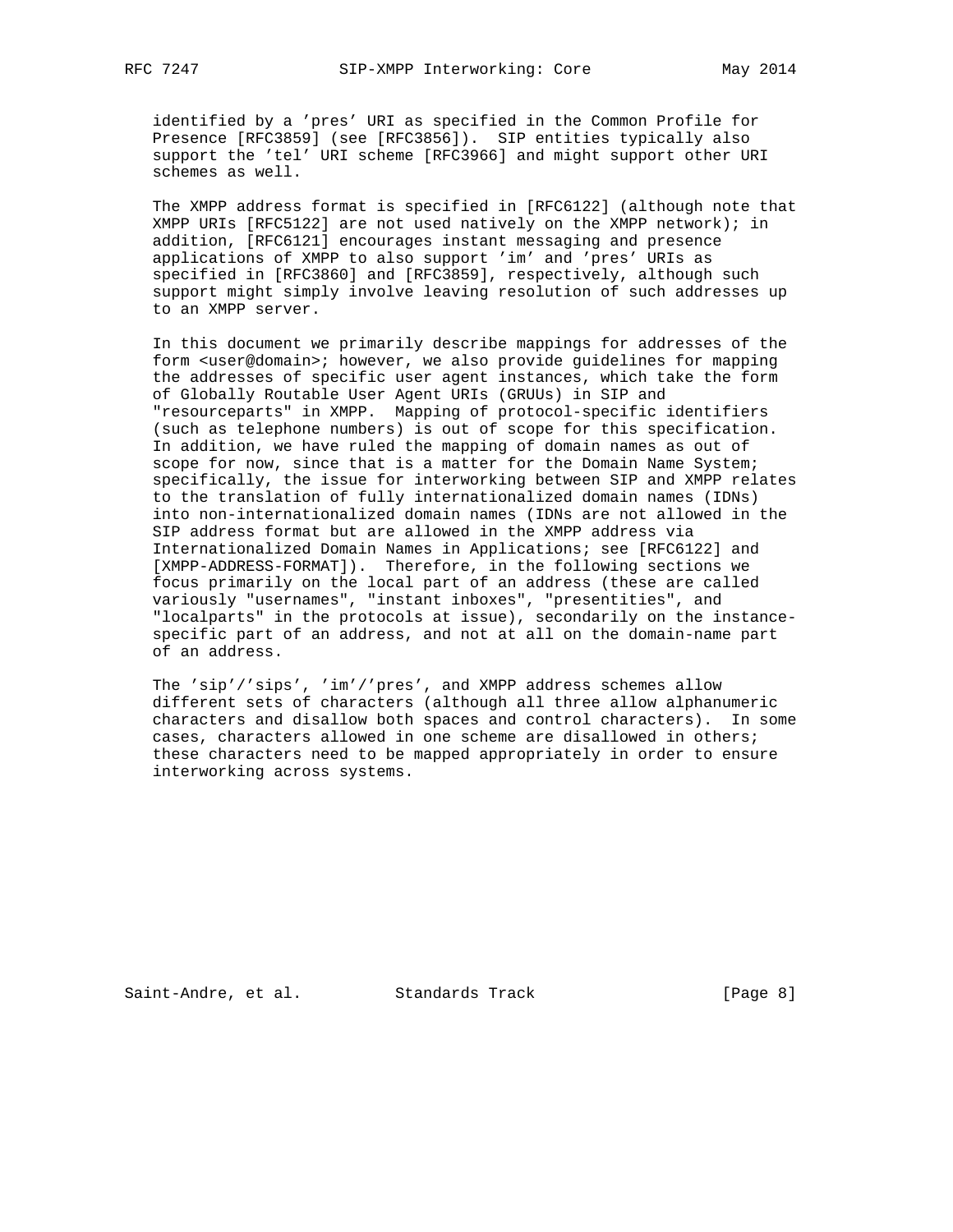### 6.2. Local Part Mapping

 The local part of a 'sip'/'sips' URI inherits from the "userinfo" rule in [RFC3986] with several changes; here we discuss the SIP "user" rule only (using ABNF as defined in [RFC5234]):

| user       | $= 1$ *(unreserved / escaped / user-unreserved )                 |
|------------|------------------------------------------------------------------|
|            | user-unreserved = "&" / "=" / "+" / "\$" / "," / ";" / "?" / "/" |
| unreserved | = alphanum / mark                                                |
| mark       | _ "_" / " " / " " / "!" / "~" / "*" / "/"                        |
|            | / "(" / ")"                                                      |

 Here we make the simplifying assumption that the local part of an 'im'/'pres' URI inherits from the "dot-atom-text" rule in [RFC5322] rather than the more complicated "local-part" rule:

|       | $dot$ -atom-text = $1*ater$ $*$ $"$ ." $1*ater$ )                                                                                                                                                                                                                                                                                                                                                                                                                                                             |
|-------|---------------------------------------------------------------------------------------------------------------------------------------------------------------------------------------------------------------------------------------------------------------------------------------------------------------------------------------------------------------------------------------------------------------------------------------------------------------------------------------------------------------|
| atext | $=$ ALPHA / DIGIT / ; Any character except                                                                                                                                                                                                                                                                                                                                                                                                                                                                    |
|       | "!" / "#" / "\$" / ; controls, SP, and                                                                                                                                                                                                                                                                                                                                                                                                                                                                        |
|       | "%" / " $\&$ " / "'" / ; specials. Used for                                                                                                                                                                                                                                                                                                                                                                                                                                                                   |
|       | $"$ *" / "+" / "-" / ; atoms.                                                                                                                                                                                                                                                                                                                                                                                                                                                                                 |
|       | $\binom{n}{1}$ / $\binom{n}{2}$ / $\binom{n}{3}$ / $\binom{n}{4}$                                                                                                                                                                                                                                                                                                                                                                                                                                             |
|       | $\begin{array}{c cccc}\n\texttt{max} & \texttt{max} & \texttt{max} & \texttt{max} & \texttt{max} & \texttt{max} & \texttt{max} & \texttt{max} & \texttt{max} & \texttt{max} & \texttt{max} & \texttt{max} & \texttt{max} & \texttt{max} & \texttt{max} & \texttt{max} & \texttt{max} & \texttt{max} & \texttt{max} & \texttt{max} & \texttt{max} & \texttt{max} & \texttt{max} & \texttt{max} & \texttt{max} & \texttt{max} & \texttt{max} & \texttt{max} & \texttt{max} & \texttt{max} &$                    |
|       | $\begin{array}{c} \mathbb{I} \left\{ \begin{array}{c} \mathbb{I} \end{array} \right. \left\{ \begin{array}{c} \mathbb{I} \end{array} \right. \left\{ \begin{array}{c} \mathbb{I} \end{array} \right. \left\{ \begin{array}{c} \mathbb{I} \end{array} \right. \left\{ \begin{array}{c} \mathbb{I} \end{array} \right. \left\{ \begin{array}{c} \mathbb{I} \end{array} \right. \left\{ \begin{array}{c} \mathbb{I} \end{array} \right. \left\{ \begin{array}{c} \mathbb{I} \end{array} \right. \left\{ \begin{$ |
|       | $\mathbf{u} \sim \mathbf{u}$                                                                                                                                                                                                                                                                                                                                                                                                                                                                                  |

 The local part of an XMPP address allows any ASCII character except space, controls, and the "  $\&$  ' / : < > @ characters.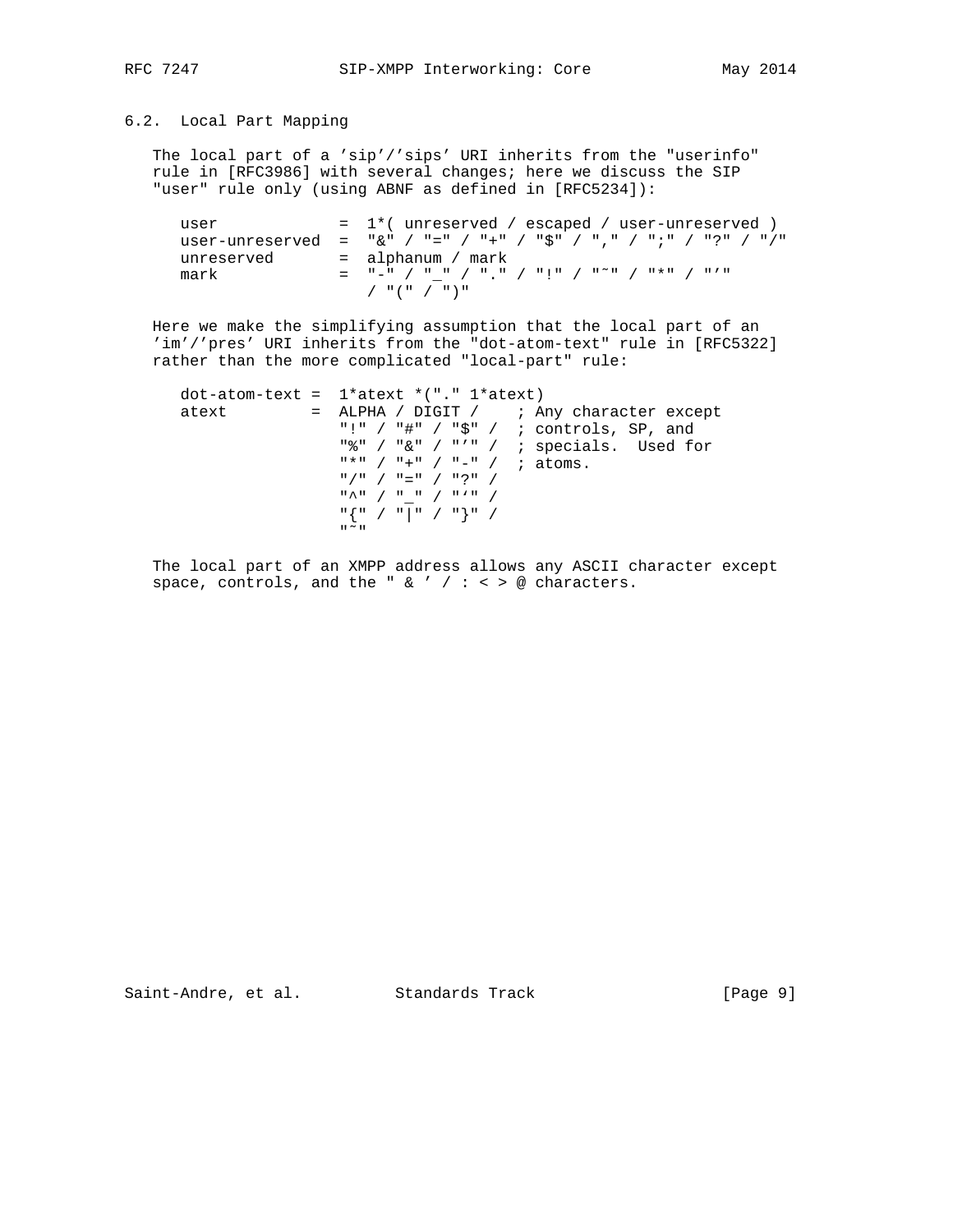To summarize the foregoing information, the following table lists the allowed and disallowed characters in the local part of identifiers for each protocol (aside from the alphanumeric, space, and control characters), in order by hexadecimal character number (where each "A" row shows the allowed characters and each "D" row shows the disallowed characters).



Table 1: Allowed and Disallowed Characters

 When transforming the local part of an address from one address format to another, an application SHOULD proceed as follows:

- 1. Unescape any escaped characters in the source address (e.g., from SIP to XMPP unescape "%23" to "#" per [RFC3986], and from XMPP to SIP unescape " $\27$ " to "'" per [XEP-0106]).
- 2. Leave unmodified any characters that are allowed in the destination scheme.
- 3. Escape any characters that are allowed in the source scheme but reserved in the destination scheme, as escaping is defined for the destination scheme. In particular:
	- \* Where the destination scheme is a URI (i.e., an 'im', 'pres', 'sip', or 'sips' URI), each reserved character MUST be percent-encoded to "%hexhex" as specified in Section 2.5 of [RFC3986] (e.g., when transforming from XMPP to SIP, encode "#" as "%23").

Saint-Andre, et al. Standards Track [Page 10]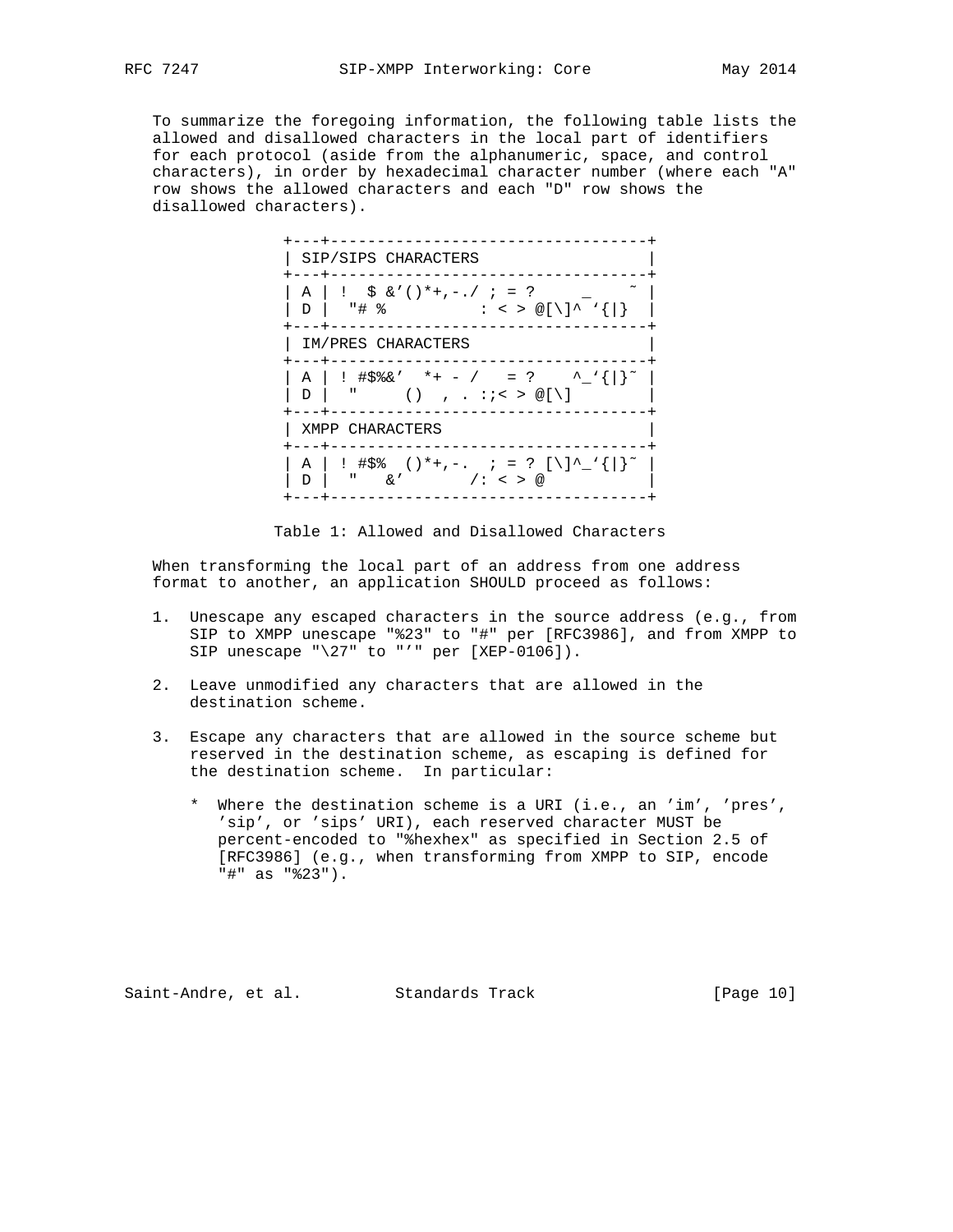\* Where the destination scheme is a native XMPP address, each reserved character MUST be encoded to "\hexhex" as specified in [XEP-0106] (e.g., when transforming from SIP to XMPP, encode "'" as "\27").

### 6.3. Instance-Specific Mapping

 The meaning of a resourcepart in XMPP (i.e., the portion of a Jabber ID (JID) after the slash character, such as "foo" in "user@example.com/foo") matches that of a Globally Routable User Agent URI (GRUU) in SIP [RFC5627]. In both cases, these constructs identify a particular device associated with the bare JID ("localpart@domainpart") of an XMPP entity or with the Address of Record (AOR) of a SIP entity. Therefore, it is reasonable to map the value of a "gr" URI parameter to an XMPP resourcepart and vice versa.

 The mapping described here does not apply to temporary GRUUs -- only to GRUUs associated with an Address of Record.

 The "gr" URI parameter in SIP can contain only characters from the ASCII range (although characters outside the ASCII range can be percent-encoded in accordance with [RFC3986]), whereas an XMPP resourcepart can contain nearly any Unicode character [UNICODE]. Therefore, Unicode characters outside the ASCII range need to be mapped to characters in the ASCII range, as described below.

# 6.4. SIP to XMPP

 The following is a high-level algorithm for mapping a 'sip', 'sips', 'im', or 'pres' URI to an XMPP address:

- 1. Remove URI scheme.
- 2. Split at the first '@' character into local part and hostname (mapping the latter is out of scope).
- 3. Translate any percent-encoded strings ("%hexhex") to percent decoded octets.
- 4. Treat result as a UTF-8 string.
- 5. Translate "&" to "\26", "'" to "\27", and "/" to "\2f", respectively in order to properly handle the characters disallowed in XMPP addresses but allowed in 'sip'/'sips' URIs and 'im'/'pres' URIs as shown in Table 1 above (this is consistent with [XEP-0106]).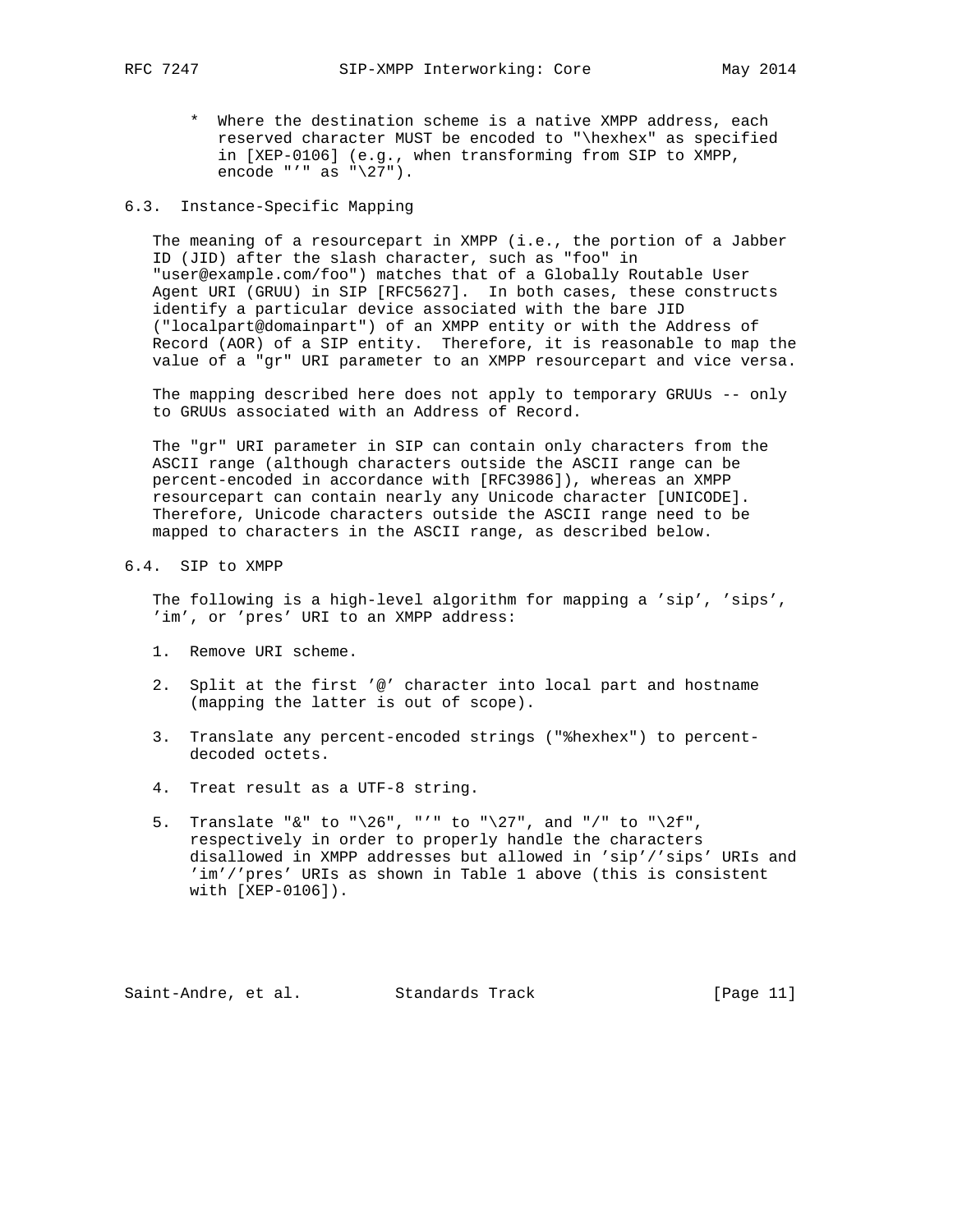- 6. Apply Nodeprep profile of stringprep [RFC3454] or its replacement (see [RFC6122] and [XMPP-ADDRESS-FORMAT]) for canonicalization (OPTIONAL).
- 7. Recombine local part with mapped hostname to form a bare JID ("localpart@domainpart").
- 8. If the (SIP) address contained a "gr" URI parameter, append a slash character "/" and the "gr" value to the bare JID to form a full JID ("localpart@domainpart/resourcepart").

 Several examples follow, illustrating steps 3, 5, and 8 described above.

| SIP URI                    | XMPP Address           |
|----------------------------|------------------------|
| sip:f%C3%BC@sip.example    | fü@sip.example         |
| sip:o'malley@sip.example   | o\27malley@sip.example |
| sip:foo@sip.example;gr=bar | foo@sip.example/bar    |

 In the first example, the string "%C3%BC" is a percent-encoded representation of the UTF-8-encoded Unicode character LATIN SMALL LETTER U WITH DIAERESIS (U+00FC), whereas the string "ü" is the same character shown for documentation purposes using the XML Notation defined in [RFC3987] (in XMPP, it would be sent directly as a UTF-8-encoded Unicode character and not percent-encoded as in a SIP URI to comply with the URI syntax defined in [RFC3986]).

6.5. XMPP to SIP

 The following is a high-level algorithm for mapping an XMPP address to a 'sip', 'sips', 'im', or 'pres' URI:

- 1. Split XMPP address into localpart (mapping described in remaining steps), domainpart (hostname; mapping is out of scope), and resourcepart (specifier for particular device or connection, for which an OPTIONAL mapping is described below).
- 2. Apply Nodeprep profile of stringprep [RFC3454] or its replacement (see [RFC6122] and [XMPP-ADDRESS-FORMAT]) for canonicalization of the XMPP localpart (OPTIONAL).
- 3. Translate " $\26$ " to "&", " $\27$ " to "'", and " $\2f$ " to "/", respectively (this is consistent with [XEP-0106]).

Saint-Andre, et al. Standards Track [Page 12]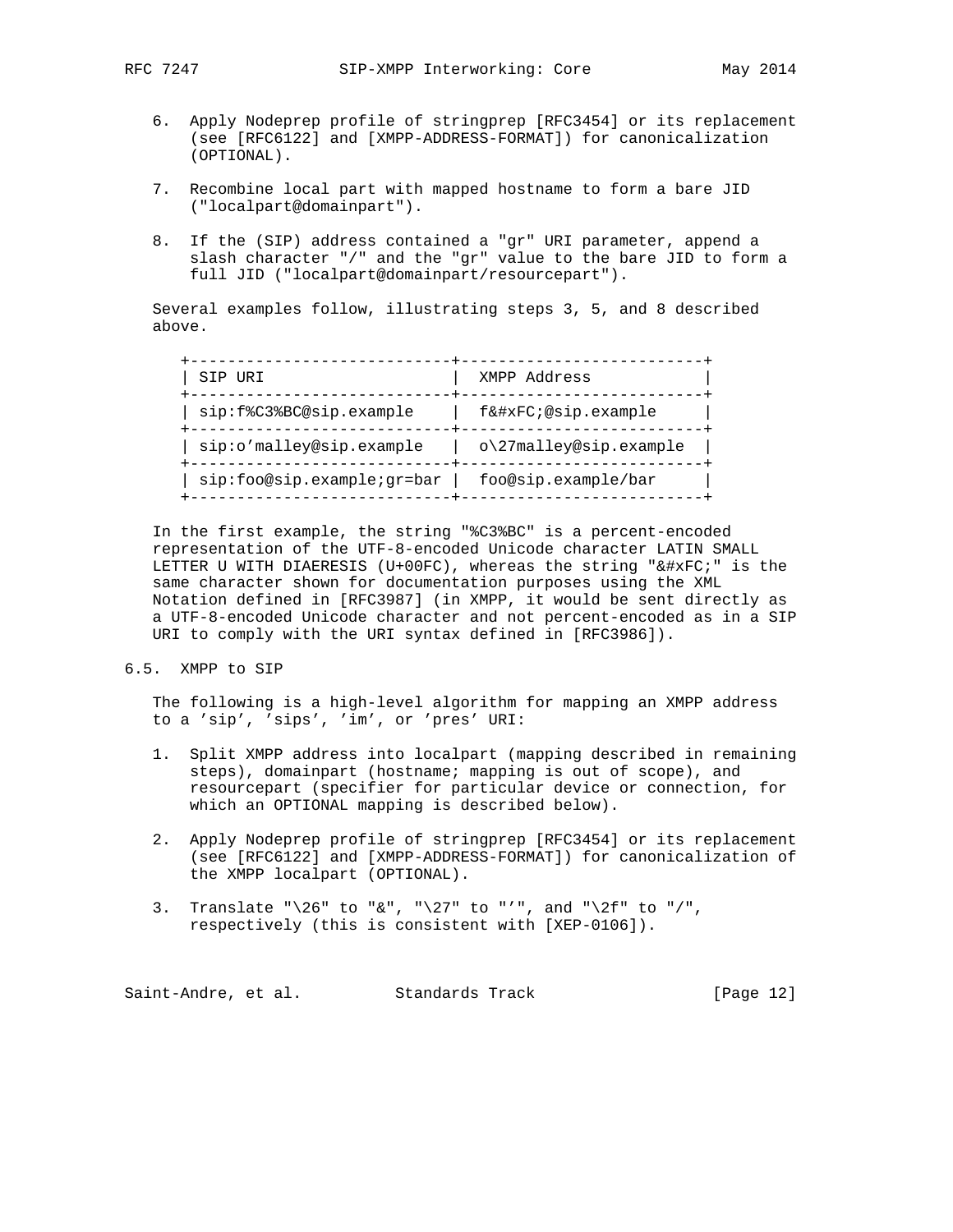- 4. Determine if the foreign domain supports 'im' and 'pres' URIs (discovered via [RFC2782] lookup as specified in [RFC6121]), else assume that the foreign domain supports 'sip'/'sips' URIs.
- 5. If converting into 'im' or 'pres' URI, for each byte, if the byte is in the set  $( ) , . ; [ \n\t\} ]$  or is a UTF-8 character outside the ASCII range, then percent-encode that byte to "%hexhex" format. If converting into 'sip' or 'sips' URI, for each byte, if the byte is in the set  $\#\{[\n] \cdot \}'[\n]$  or is a UTF-8 character outside the ASCII range, then percent-encode that byte to "%hexhex" format.
- 6. Combine resulting local part with mapped hostname to form local@domain address.
- 7. Prepend with the string 'im:' (for XMPP <message/> stanzas) or 'pres:' (for XMPP <presence/> stanzas) if foreign domain supports these, else prepend with the string 'sip:' or 'sips:' according to local service policy.
- 8. If the XMPP address included a resourcepart and the destination URI scheme is 'sip' or 'sips', optionally append the slash character '/' and then append the resourcepart (making sure to percent-encode any UTF-8 characters outside the ASCII range) as the "gr" URI parameter.

 Several examples follow, illustrating steps 3, 5, and 8 described above.

| XMPP Address              | SIP URI                       |
|---------------------------|-------------------------------|
| $m\Omega$ 6m@xmpp.example | sip:m&m@xmpp.example          |
| tschüss@xmpp.example      | sip:tsch%C3%BCss@xmpp.example |
| baz@xmpp.example/qux      | sip:baz@xmpp.example;gr=qux   |

As above, in the first example the string " $ü$ ;" is the Unicode character LATIN SMALL LETTER U WITH DIAERESIS (U+00FC) shown for documentation purposes using the XML Notation defined in [RFC3987] (in XMPP, it would be sent directly as a UTF-8-encoded Unicode character and not percent-encoded, whereas the string "%C3%BC" is a percent-encoded representation of the same character.

Saint-Andre, et al. Standards Track [Page 13]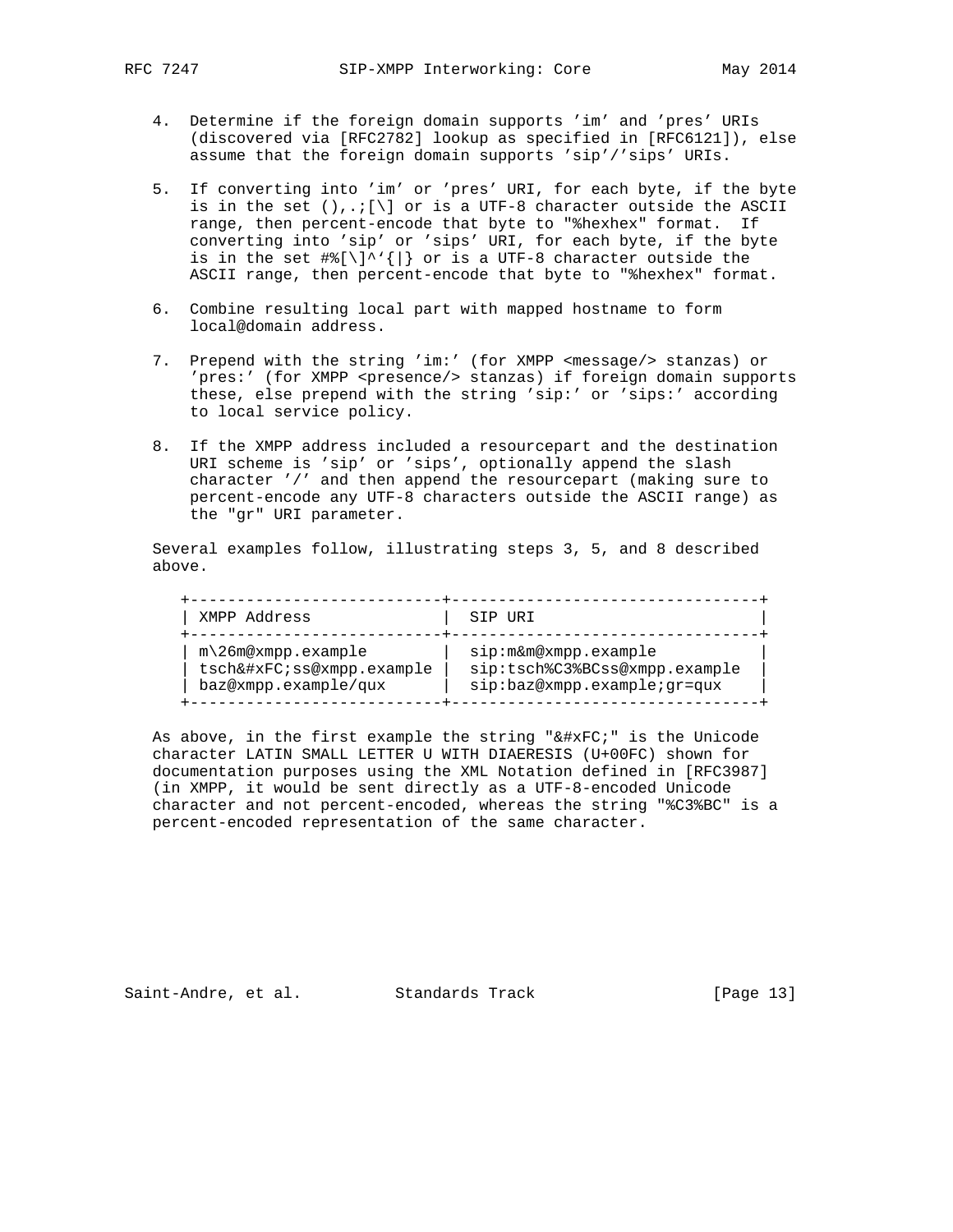#### 7. Error Mapping

 Various differences between XMPP error conditions and SIP response codes make it hard to provide a comprehensive and consistent mapping between the protocols:

- o Whereas the set of XMPP error conditions is fixed in the core XMPP specification (and supplemented where needed by application specific extensions), the set of SIP response codes is more open to change, as evidenced by the IANA registry of SIP response codes.
- o XMPP has defined fewer error conditions related to stanza handling (22 are defined in [RFC6120]) than SIP has defined response codes related to message handling (at the date of this writing, 71 SIP response codes are registered with IANA as defined in [RFC3261] and numerous SIP extensions).
- o In many cases, the SIP response codes are more specific than the XMPP error conditions (e.g., from an XMPP perspective the SIP codes "413 Request Entity Too Large" and "414 Request-URI Too Long" are simply two different types of response to the same bad request, and the SIP codes "415 Unsupported Media Type" and "416 Unsupported URI Scheme" are two different responses to a request that is not acceptable).
- o SIP differentiates between responses about a particular endpoint or resource (the 4xx series) and responses about a user, i.e., all of a user's endpoints or resources (the 6xx series). There is no such distinction in XMPP, since the same error condition can be returned in relation to the "bare JID" (localpart@domainpart) of a user or the "full JID" (localpart@domainpart/resourcepart) of a particular endpoint or resource, depending on the 'to' address of the original request.

 As a result of these and other factors, the mapping of error conditions and response codes is more of an art than a science. This document provides suggested mappings, but implementations are free to deviate from these mappings if needed. Also, because no XMPP error conditions are equivalent to the provisional (1xx) and successful (2xx) response codes in SIP, this document suggests mappings only for the SIP redirection (3xx), request failure (4xx), server failure (5xx), and global failure (6xx) response code families.

 Supplementary information about SIP response codes can be expressed in the "Reason-Phrase" in the Status-Line header, and detailed information about XMPP error conditions can be expressed in the <text/> child of the <error/> element. Although the semantics of

Saint-Andre, et al. Standards Track [Page 14]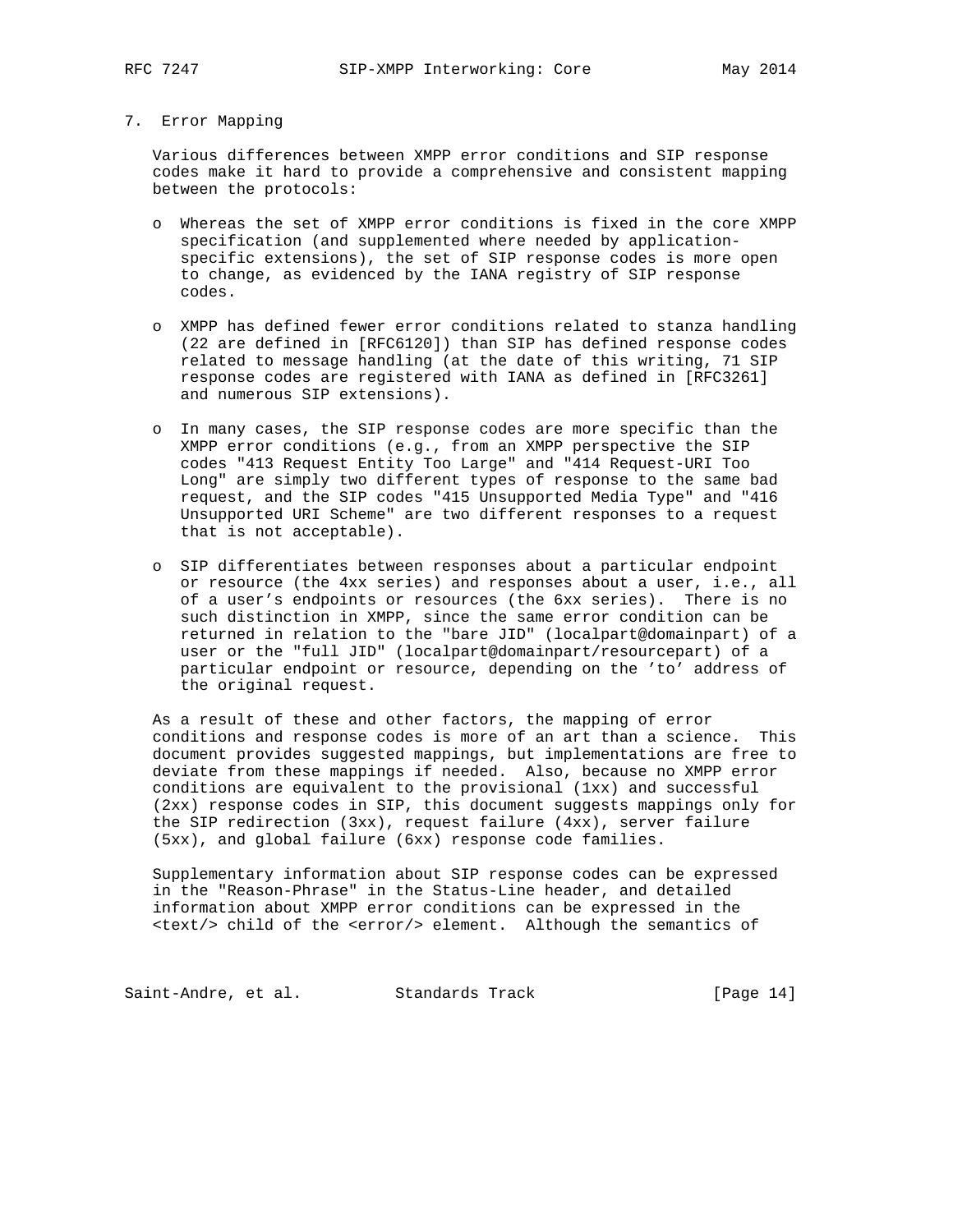these constructs are specified in a slightly different way, it is reasonable for a gateway to map these constructs to each other if they are found in a SIP response or XMPP error stanza.

## 7.1. XMPP to SIP

 The mapping of specific XMPP error conditions to SIP response codes SHOULD be as described in the following table.

| XMPP Error Condition                                | SIP Response Code |
|-----------------------------------------------------|-------------------|
| $<$ bad-request/>                                   | 400               |
| <conflict></conflict>                               | 400               |
| <feature-not-implemented></feature-not-implemented> | 405 or 501 $(1)$  |
| <forbidden></forbidden>                             | 403 or 603 (2)    |
| $<$ gone $/$ >                                      | 301 or 410 (3)    |
| <internal-server-error></internal-server-error>     | 500               |
| <item-not-found></item-not-found>                   | 404 or 604 (2)    |
| <jid-malformed></jid-malformed>                     | 400               |
| <not-acceptable></not-acceptable>                   | 406 or 606 (2)    |
| <not-allowed></not-allowed>                         | 403               |
| <not-authorized></not-authorized>                   | 401               |
| <policy-violation></policy-violation>               | 403               |
| <recipient-unavailable></recipient-unavailable>     | 480 or 600 (2)    |
| <redirect></redirect>                               | 302               |
| <registration-required></registration-required>     | 407               |
| <remote-server-not-found></remote-server-not-found> | 404 or 408 (4)    |
| <remote-server-timeout></remote-server-timeout>     | 408               |
|                                                     |                   |

Saint-Andre, et al. Standards Track [Page 15]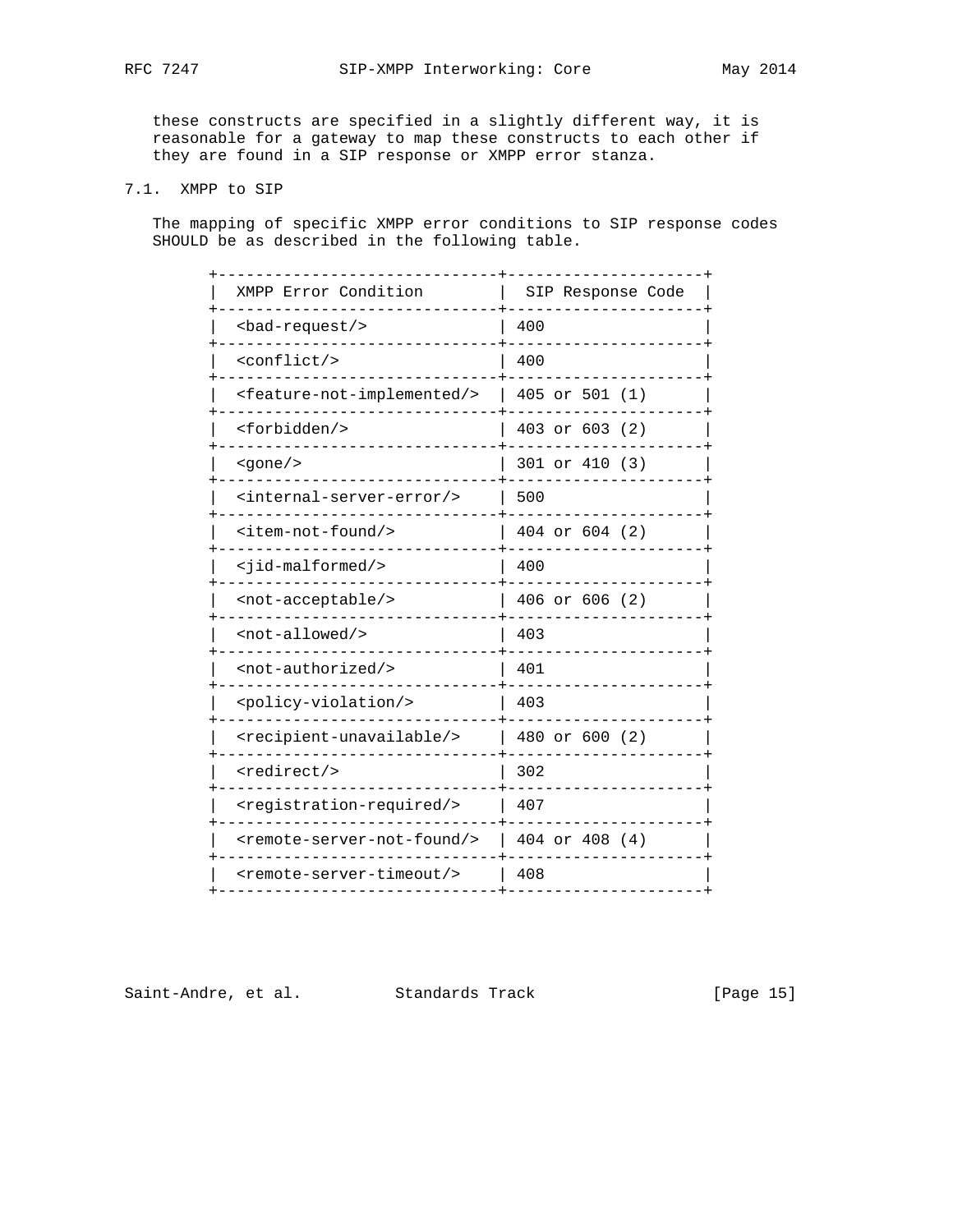| <resource-constraint></resource-constraint>     | 500                |
|-------------------------------------------------|--------------------|
| <service-unavailable></service-unavailable>     | see note (5) below |
| <subscription-required></subscription-required> | 400                |
| <undefined-condition></undefined-condition>     | 400                |
| <unexpected-request></unexpected-request>       | 491 or 400         |
|                                                 |                    |

Table 2: Mapping of XMPP Error Conditions to SIP Response Codes

- (1) If the error relates to a "full JID" (localpart@domainpart/ resourcepart), the SIP 405 response code is RECOMMENDED. If the error relates to a "bare JID" (localpart@domainpart), the SIP 501 response code is RECOMMENDED.
- (2) If the error relates to a "full JID" (localpart@domainpart/ resourcepart), the SIP response code from the 4xx series is RECOMMENDED. If the error relates to a "bare JID" (localpart@domainpart), the SIP response code from the 6xx series is RECOMMENDED.
- (3) If the <gone/> element includes XML character data specifying the new address, the error MUST be mapped to SIP 301; if not, it MUST be mapped to SIP 410.
- (4) The XMPP <remote-server-not-found/> error can mean that the remote server either (a) does not exist or (b) cannot be resolved. SIP has two different response codes here: 404 to cover (a) and 408 to cover (b).
- (5) The XMPP <service-unavailable/> error condition is widely used to inform the requesting entity that the intended recipient does not support the relevant feature, to signal that a server cannot perform the requested service either generally or in relation to a particular user, and to avoid disclosing whether a given account exists at all. This is quite different from the semantics of the SIP 503 Service Unavailable response code, which is used to signal that communication with a server is impossible (e.g., even if the XMPP <service-unavailable/> error condition is returned in relation to a specific user, the SIP 503 response code will be interpreted as applying to all future requests to this server, not just requests for the specific user). Therefore, mapping the XMPP <service-unavailable/> error condition to the SIP 503 Service Unavailable response code is

Saint-Andre, et al. Standards Track [Page 16]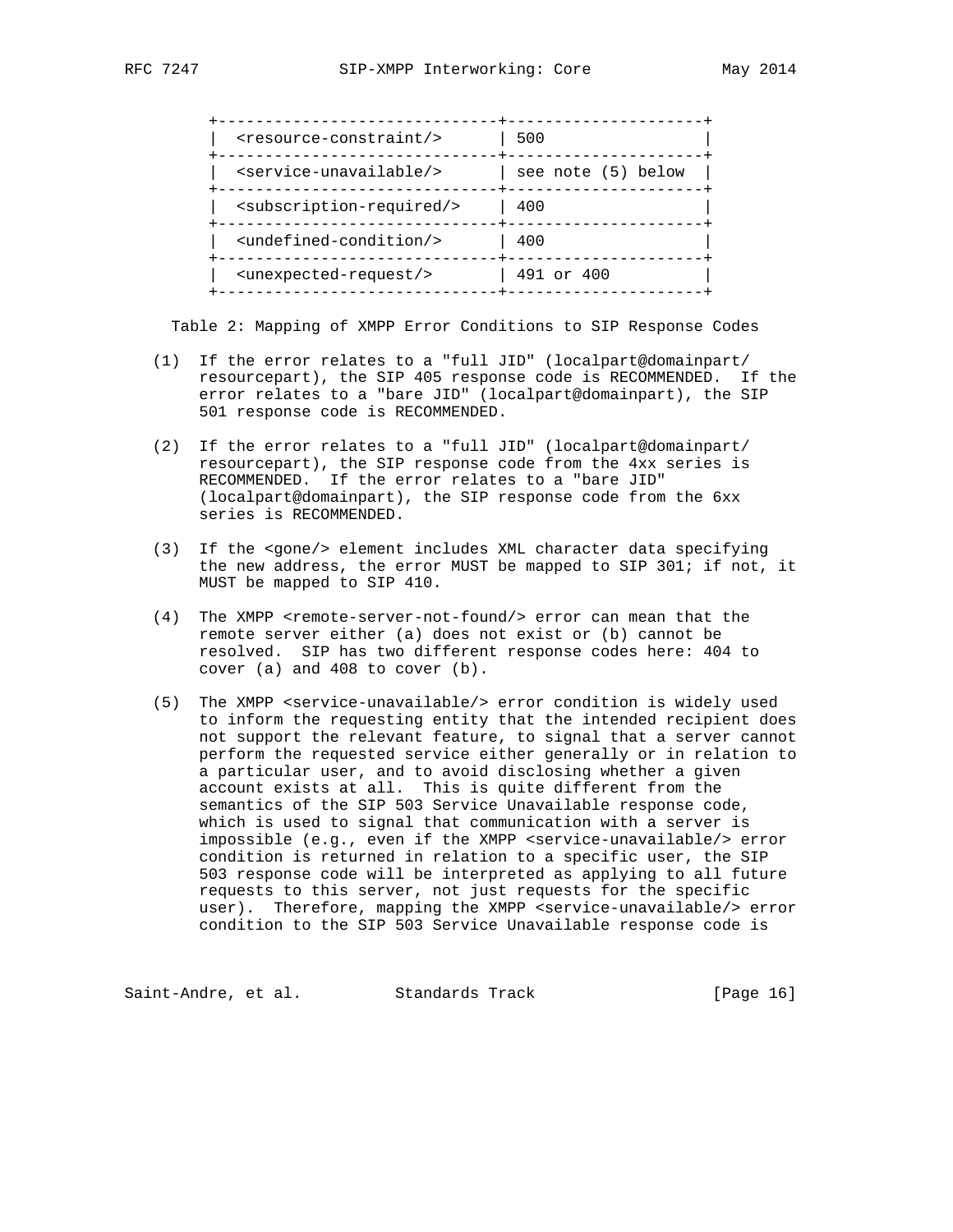NOT RECOMMENDED. Although no precise mapping is available, the SIP 403 Forbidden and 405 Method Not Allowed response codes are closest in meaning to the XMPP <service-unavailable/> error condition.

## 7.2. SIP to XMPP

 The mapping of SIP response codes to XMPP error conditions SHOULD be as described in the following table. If a gateway encounters a SIP response code that is not listed below, it SHOULD map a 3xx-series code to <redirect/>, a 4xx-series code to <br/> <br/> <br/> <br/> <br/>a 5xx series code to <internal-server-error>, and a 6xx-series code to <recipient-unavailable/>.

| SIP Response Code | XMPP Error Condition                                |
|-------------------|-----------------------------------------------------|
| 3xx               | <redirect></redirect>                               |
| 300               | <redirect></redirect>                               |
| 301               | $\text{space}/\text{>}$ (1)                         |
| 302               | <redirect></redirect>                               |
| 305               | <redirect></redirect>                               |
| 380               | <not-acceptable></not-acceptable>                   |
| 4xx               | <bad-request></bad-request>                         |
| 400               | <bad-request></bad-request>                         |
| 401               | <not-authorized></not-authorized>                   |
| 402               | $bad-request/>(2)$                                  |
| 403               | $<$ forbidden/> $(3)$                               |
| 404               | $\text{item-not-found/>}(4)$                        |
| 405               | <feature-not-implemented></feature-not-implemented> |
| 406               | <not-acceptable></not-acceptable>                   |
| 407               | <registration-required></registration-required>     |
|                   |                                                     |

Saint-Andre, et al. Standards Track [Page 17]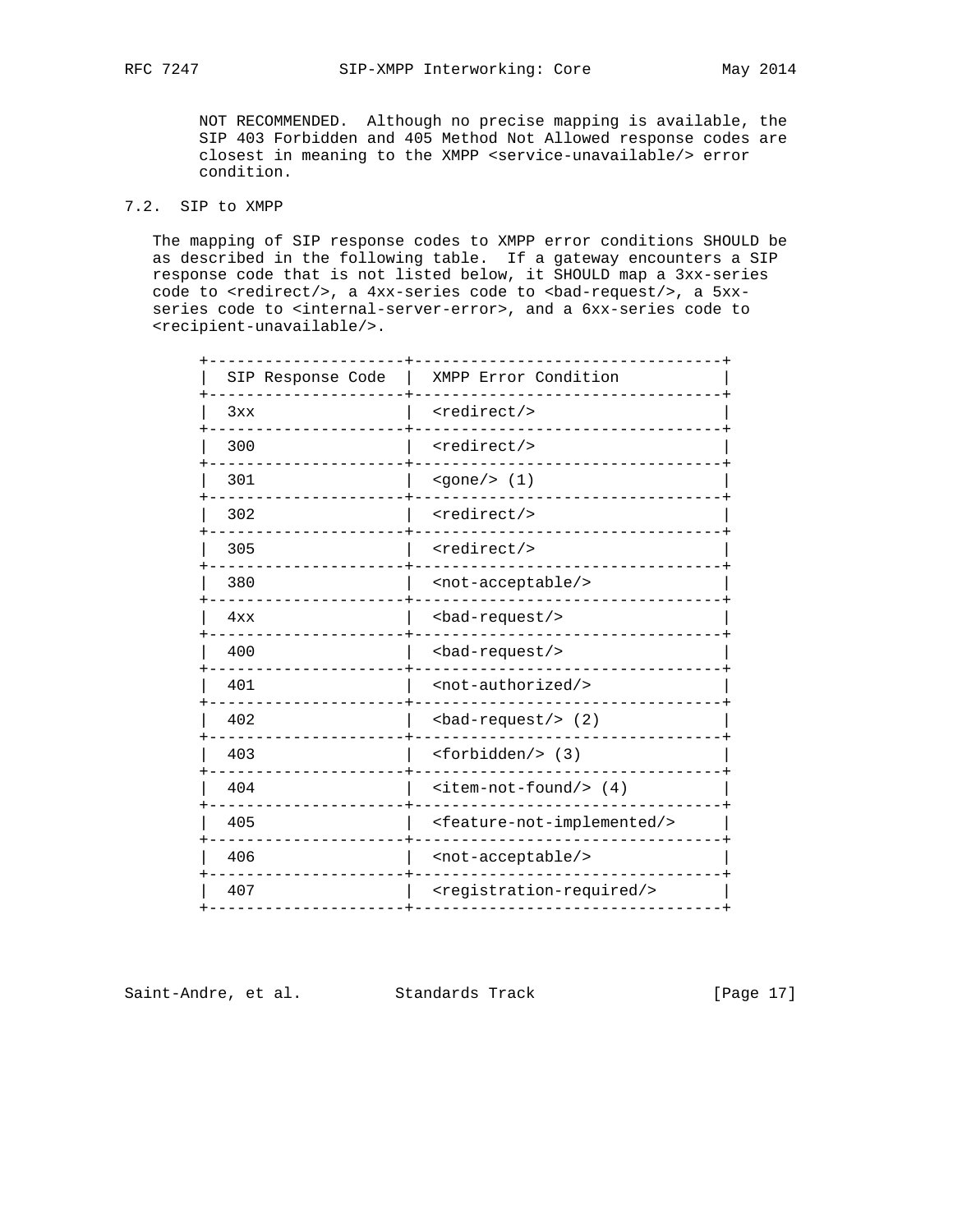| 408 | <remote-server-timeout></remote-server-timeout> (5)     |
|-----|---------------------------------------------------------|
| 410 | <gone></gone><br>(1)                                    |
| 413 | <policy-violation></policy-violation>                   |
| 414 | <policy-violation></policy-violation>                   |
| 415 | <not-acceptable></not-acceptable>                       |
| 416 | <not-acceptable></not-acceptable>                       |
| 420 | <feature-not-implemented></feature-not-implemented>     |
| 421 | <not-acceptable></not-acceptable>                       |
| 423 | <resource-constraint></resource-constraint>             |
| 430 | <recipient-unavailable></recipient-unavailable> (6)     |
| 439 | <feature-not-implemented></feature-not-implemented> (6) |
| 440 | <policy-violation></policy-violation><br>(7)            |
| 480 | <recipient-unavailable></recipient-unavailable>         |
| 481 | <item-not-found></item-not-found>                       |
| 482 | -acceptable/><br><not< td=""></not<>                    |
| 483 | <not-acceptable></not-acceptable>                       |
| 484 | <item-not-found></item-not-found>                       |
| 485 | <item-not-found></item-not-found>                       |
| 486 | <recipient-unavailable></recipient-unavailable>         |
| 487 | <recipient-unavailable></recipient-unavailable>         |
| 488 | <not-acceptable></not-acceptable>                       |
| 489 | <policy-violation></policy-violation> (8)               |
| 491 | <unexpected-request></unexpected-request>               |
|     |                                                         |

Saint-Andre, et al. Standards Track [Page 18]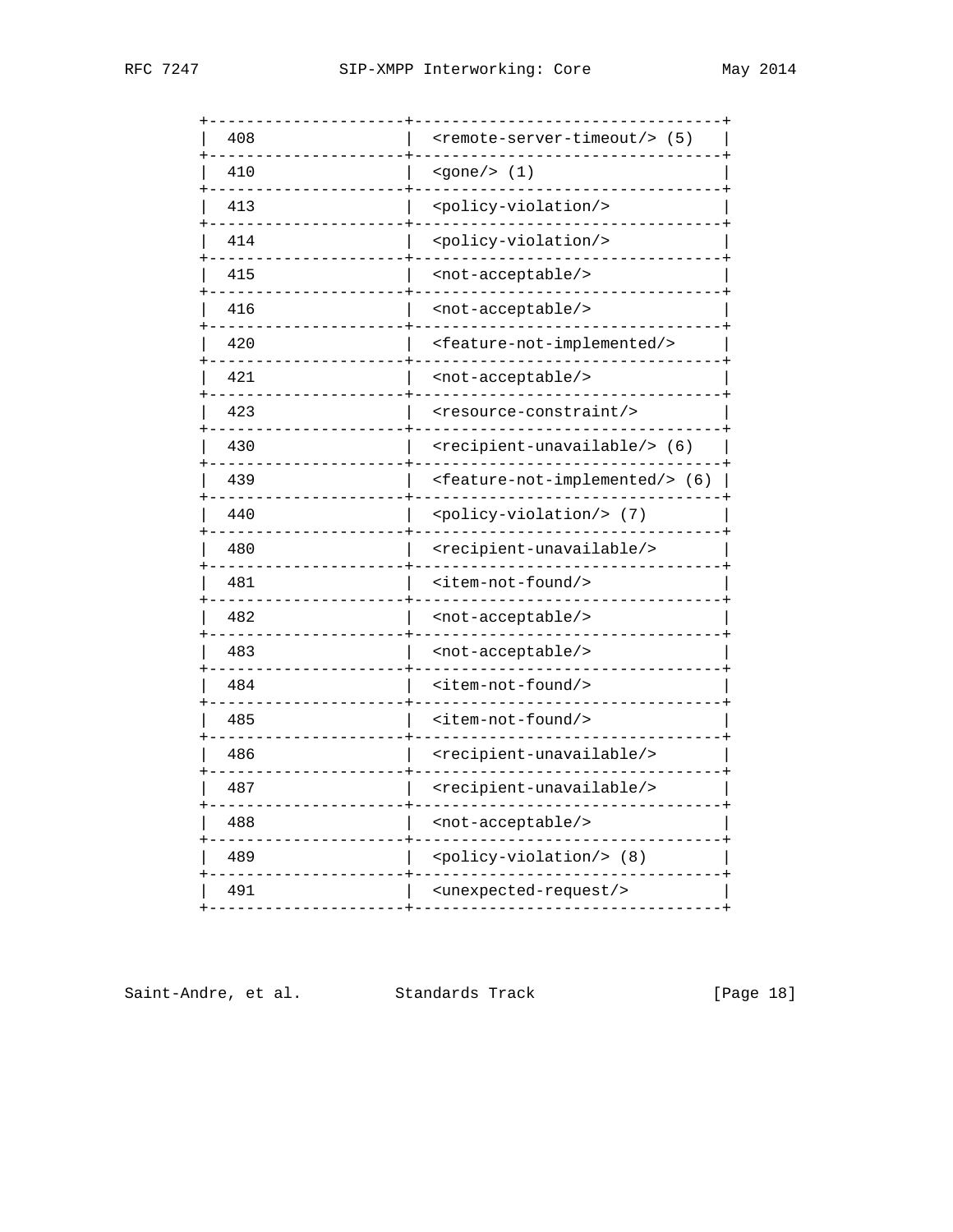| 493 | <bad-request></bad-request>                         |
|-----|-----------------------------------------------------|
| 5xx | <internal-server-error></internal-server-error>     |
| 500 | <internal-server-error></internal-server-error>     |
| 501 | <feature-not-implemented></feature-not-implemented> |
| 502 | <remote-server-not-found></remote-server-not-found> |
| 503 | <internal-server-error></internal-server-error> (9) |
| 504 | <remote-server-timeout></remote-server-timeout>     |
| 505 | <not-acceptable></not-acceptable>                   |
| 513 | <policy-violation></policy-violation>               |
| 6xx | <recipient-unavailable></recipient-unavailable>     |
| 600 | <recipient-unavailable></recipient-unavailable>     |
| 603 | <recipient-unavailable></recipient-unavailable>     |
| 604 | <item-not-found></item-not-found>                   |
| 606 | <not-acceptable></not-acceptable>                   |
|     |                                                     |

Table 3: Mapping of SIP Response Codes to XMPP Error Conditions

- (1) When mapping SIP 301 to XMPP <gone/>, the <gone/> element MUST include XML character data specifying the new address. When mapping SIP 410 to XMPP <gone/>, the <gone/> element MUST NOT include XML character data specifying a new address.
- (2) The XMPP <payment-required/> error condition was removed in [RFC6120]. Therefore, a mapping to XMPP <br/>bad-request/> is suggested instead.
- (3) Depending on the scenario, other possible translations for SIP 403 are <not-allowed/> and <policy-violation/>.
- (4) Depending on the scenario, another possible translation for SIP 404 is <remote-server-not-found/>.

Saint-Andre, et al. Standards Track [Page 19]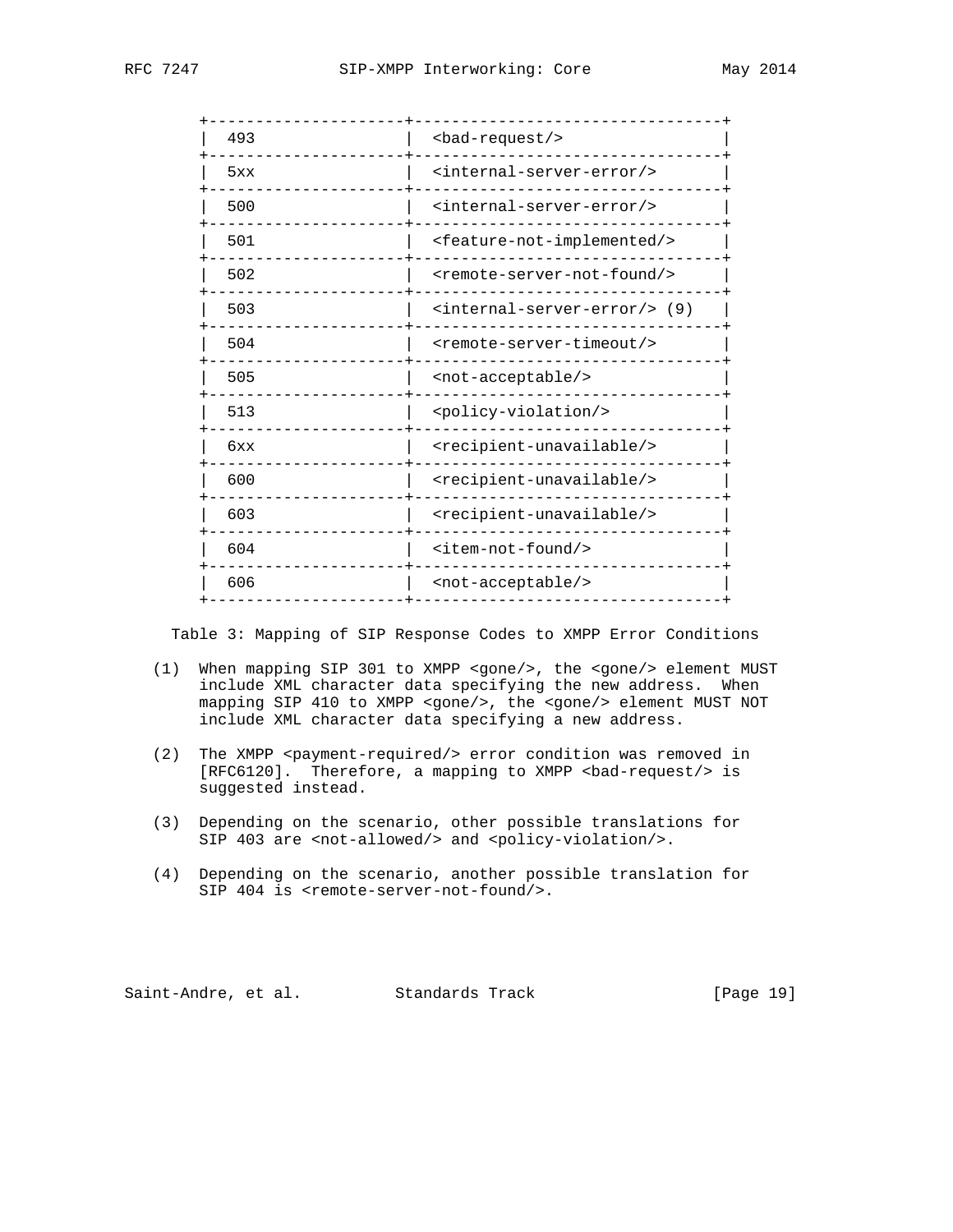- (5) Depending on the scenario, another possible translation for SIP 408 is <remote-server-not-found/>.
- (6) Codes 430 and 439 are defined in [RFC5626].
- (7) Code 440 is defined in [RFC5393].
- (8) Code 489 is defined in [RFC6665].
- (9) Regarding the semantic mismatch between XMPP <service-unavailable/> and SIP code 503, see note (5) in Section 7.1 of this document.
- 8. Security Considerations

 Detailed security considerations for SIP and XMPP are given in [RFC3261] and [RFC6120], respectively.

 To protect information sent between SIP and XMPP systems, deployed gateways SHOULD use Transport Layer Security (TLS) [RFC5246] when communicating over TCP and Datagram Transport Layer Security (DTLS) [RFC6347] when communicating over UDP.

 As specified in Section 26.4.4 of [RFC3261] and updated by [RFC5630], a To header or a Request-URI containing a Session Initiation Protocol Secure (SIPS) URI is used to indicate that all hops in a communication path need to be protected using TLS. Because XMPP lacks a way to signal that all hops need to be protected, if the To header or Request-URI of a SIP message is a SIPS URI then the SIP-to- XMPP gateway MUST NOT translate the SIP message into an XMPP stanza and MUST NOT route it to the destination XMPP server (there might be exceptions to such a policy, such as explicit agreement among two operators to enforce per-hop security, but currently they are quite rare).

 A gateway between SIP and XMPP (in either direction) effectively acts as a SIP back-to-back user agent ("B2BUA"). The amplification vulnerability described in [RFC5393] can manifest itself with B2BUAs (see also [B2BUA-LOOP-DETECT]), and a gateway SHOULD implement the loop-detection methods defined in that specification to help mitigate the possibility of amplification attacks. Note that although it would be possible to signal the Max-Forwards and Max-Breadth SIP headers over XMPP using the Stanza Headers and Internet Metadata (SHIM) extension [XEP-0131], that extension is not widely implemented; therefore, defenses against excessive looping and amplification attacks when messages pass back and forth through SIP and XMPP networks are out of scope for this document. However, it

Saint-Andre, et al. Standards Track [Page 20]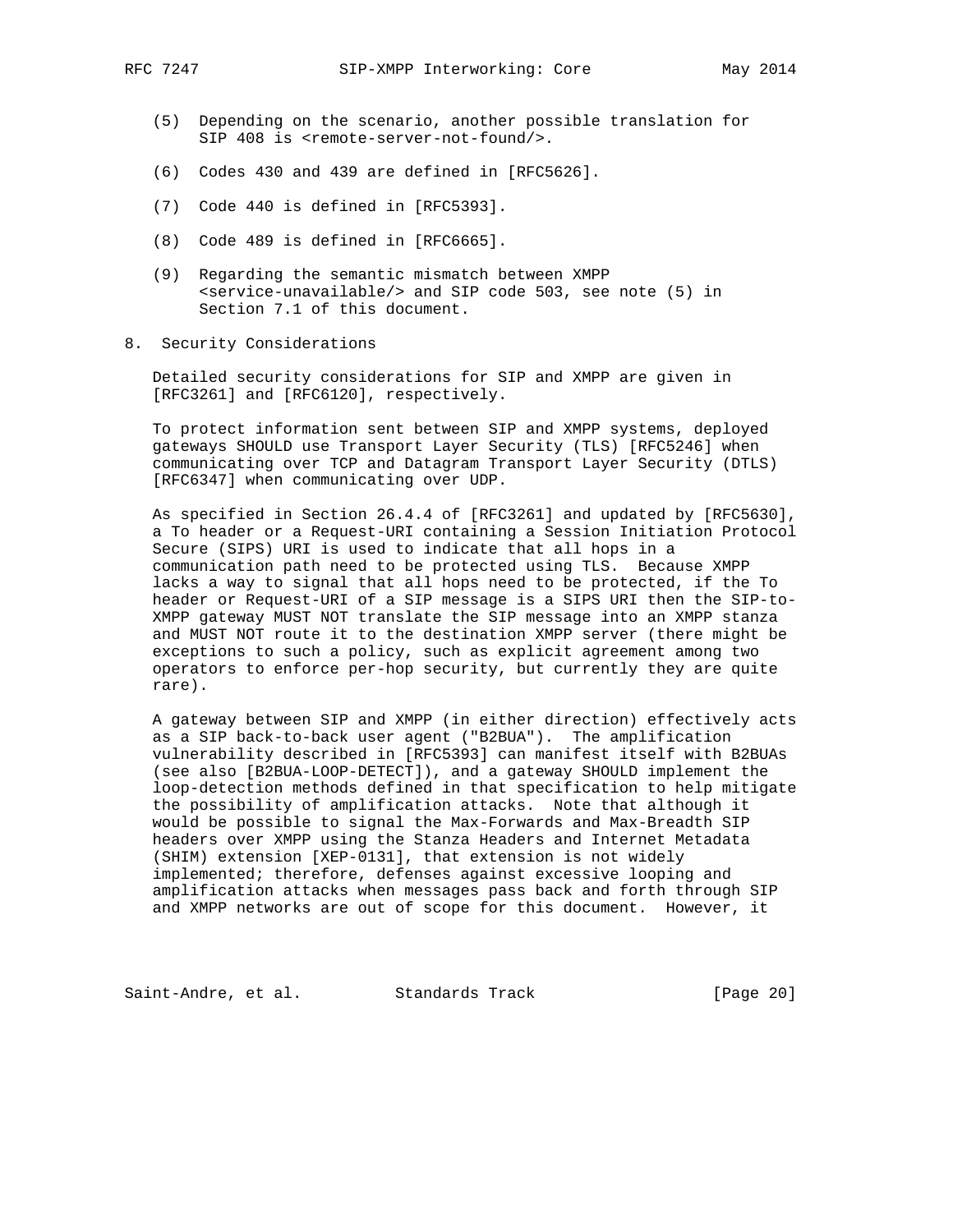ought to be addressed in the future, and implementations are strongly encouraged to incorporate appropriate countermeasures wherever possible.

 The ability to use a wide range of Unicode characters [UNICODE] can lead to security issues, especially the possibility of user confusion over identifiers containing visually similar characters (also called "confusable characters" or "confusables"). The PRECIS framework specification [PRECIS] describes some of these security issues, and additional guidance can be found in [UTS39].

- 9. References
- 9.1. Normative References
	- [RFC2119] Bradner, S., "Key words for use in RFCs to Indicate Requirement Levels", BCP 14, RFC 2119, March 1997.
	- [RFC3261] Rosenberg, J., Schulzrinne, H., Camarillo, G., Johnston, A., Peterson, J., Sparks, R., Handley, M., and E. Schooler, "SIP: Session Initiation Protocol", RFC 3261, June 2002.
	- [RFC3263] Rosenberg, J. and H. Schulzrinne, "Session Initiation Protocol (SIP): Locating SIP Servers", RFC 3263, June 2002.
	- [RFC3986] Berners-Lee, T., Fielding, R., and L. Masinter, "Uniform Resource Identifier (URI): Generic Syntax", STD 66, RFC 3986, January 2005.
	- [RFC3987] Duerst, M. and M. Suignard, "Internationalized Resource Identifiers (IRIs)", RFC 3987, January 2005.
	- [RFC5234] Crocker, D. and P. Overell, "Augmented BNF for Syntax Specifications: ABNF", STD 68, RFC 5234, January 2008.
- [RFC5246] Dierks, T. and E. Rescorla, "The Transport Layer Security (TLS) Protocol Version 1.2", RFC 5246, August 2008.
	- [RFC5393] Sparks, R., Lawrence, S., Hawrylyshen, A., and B. Campen, "Addressing an Amplification Vulnerability in Session Initiation Protocol (SIP) Forking Proxies", RFC 5393, December 2008.
	- [RFC5627] Rosenberg, J., "Obtaining and Using Globally Routable User Agent URIs (GRUUs) in the Session Initiation Protocol (SIP)", RFC 5627, October 2009.

Saint-Andre, et al. Standards Track [Page 21]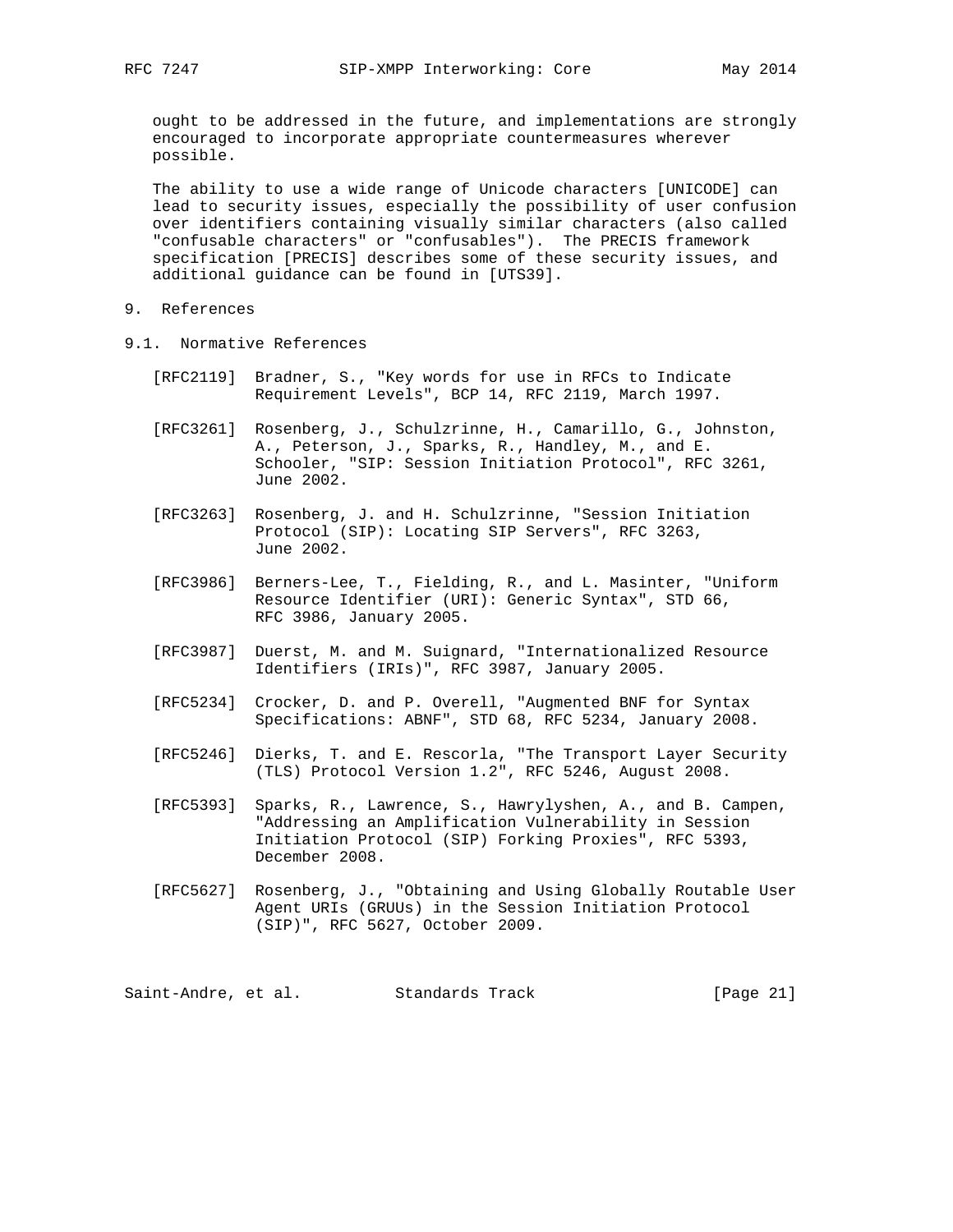- [RFC5630] Audet, F., "The Use of the SIPS URI Scheme in the Session Initiation Protocol (SIP)", RFC 5630, October 2009.
- [RFC6120] Saint-Andre, P., "Extensible Messaging and Presence Protocol (XMPP): Core", RFC 6120, March 2011.
- [RFC6122] Saint-Andre, P., "Extensible Messaging and Presence Protocol (XMPP): Address Format", RFC 6122, March 2011.
- [RFC6347] Rescorla, E. and N. Modadugu, "Datagram Transport Layer Security Version 1.2", RFC 6347, January 2012.
- [UNICODE] The Unicode Consortium, "The Unicode Standard, Version 6.3", 2013, <http://www.unicode.org/versions/Unicode6.3.0/>.
- 9.2. Informative References

 [B2BUA-LOOP-DETECT] Kaplan, H. and V. Pascual, "Loop Detection Mechanisms for Session Initiation Protocol (SIP) Back-to-Back User Agents (B2BUAs)", Work in Progress, February 2014.

- [PRECIS] Saint-Andre, P. and M. Blanchet, "PRECIS Framework: Preparation and Comparison of Internationalized Strings in Application Protocols", Work in Progress, April 2014.
- [RFC2782] Gulbrandsen, A., Vixie, P., and L. Esibov, "A DNS RR for specifying the location of services (DNS SRV)", RFC 2782, February 2000.
- [RFC3428] Campbell, B., Rosenberg, J., Schulzrinne, H., Huitema, C., and D. Gurle, "Session Initiation Protocol (SIP) Extension for Instant Messaging", RFC 3428, December 2002.
- [RFC3454] Hoffman, P. and M. Blanchet, "Preparation of Internationalized Strings ("stringprep")", RFC 3454, December 2002.
- [RFC3856] Rosenberg, J., "A Presence Event Package for the Session Initiation Protocol (SIP)", RFC 3856, August 2004.
- [RFC3859] Peterson, J., "Common Profile for Presence (CPP)", RFC 3859, August 2004.
- [RFC3860] Peterson, J., "Common Profile for Instant Messaging (CPIM)", RFC 3860, August 2004.

Saint-Andre, et al. Standards Track [Page 22]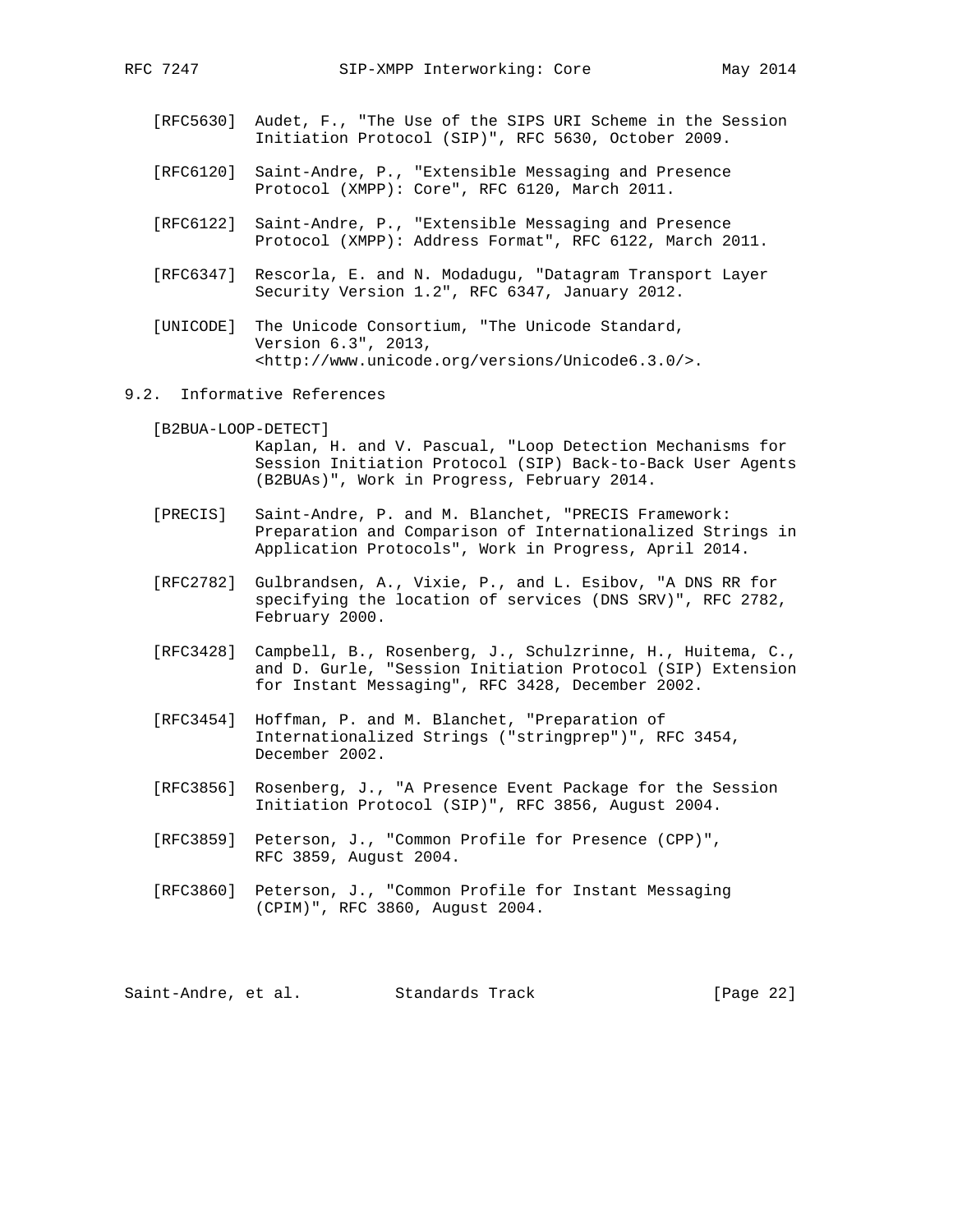- [RFC3966] Schulzrinne, H., "The tel URI for Telephone Numbers", RFC 3966, December 2004.
- [RFC5122] Saint-Andre, P., "Internationalized Resource Identifiers (IRIs) and Uniform Resource Identifiers (URIs) for the Extensible Messaging and Presence Protocol (XMPP)", RFC 5122, February 2008.
- [RFC5322] Resnick, P., Ed., "Internet Message Format", RFC 5322, October 2008.
- [RFC5626] Jennings, C., Mahy, R., and F. Audet, "Managing Client- Initiated Connections in the Session Initiation Protocol (SIP)", RFC 5626, October 2009.
- [RFC6121] Saint-Andre, P., "Extensible Messaging and Presence Protocol (XMPP): Instant Messaging and Presence", RFC 6121, March 2011.
- [RFC6665] Roach, A., "SIP-Specific Event Notification", RFC 6665, July 2012.
- [UTS39] The Unicode Consortium, "Unicode Technical Standard #39: Unicode Security Mechanisms", November 2013, <http://unicode.org/reports/tr39/>.
- [XEP-0106] Hildebrand, J. and P. Saint-Andre, "JID Escaping", XSF XEP 0106, June 2007, <http://www.xmpp.org/extensions/xep-0106.html>.
- [XEP-0131] Saint-Andre, P. and J. Hildebrand, "Stanza Headers and Internet Metadata", XSF XEP 0131, July 2006, <http://xmpp.org/extensions/xep-0131.html>.

 [XMPP-ADDRESS-FORMAT] Saint-Andre, P., "Extensible Messaging and Presence Protocol (XMPP): Address Format", Work in Progress, March 2014.